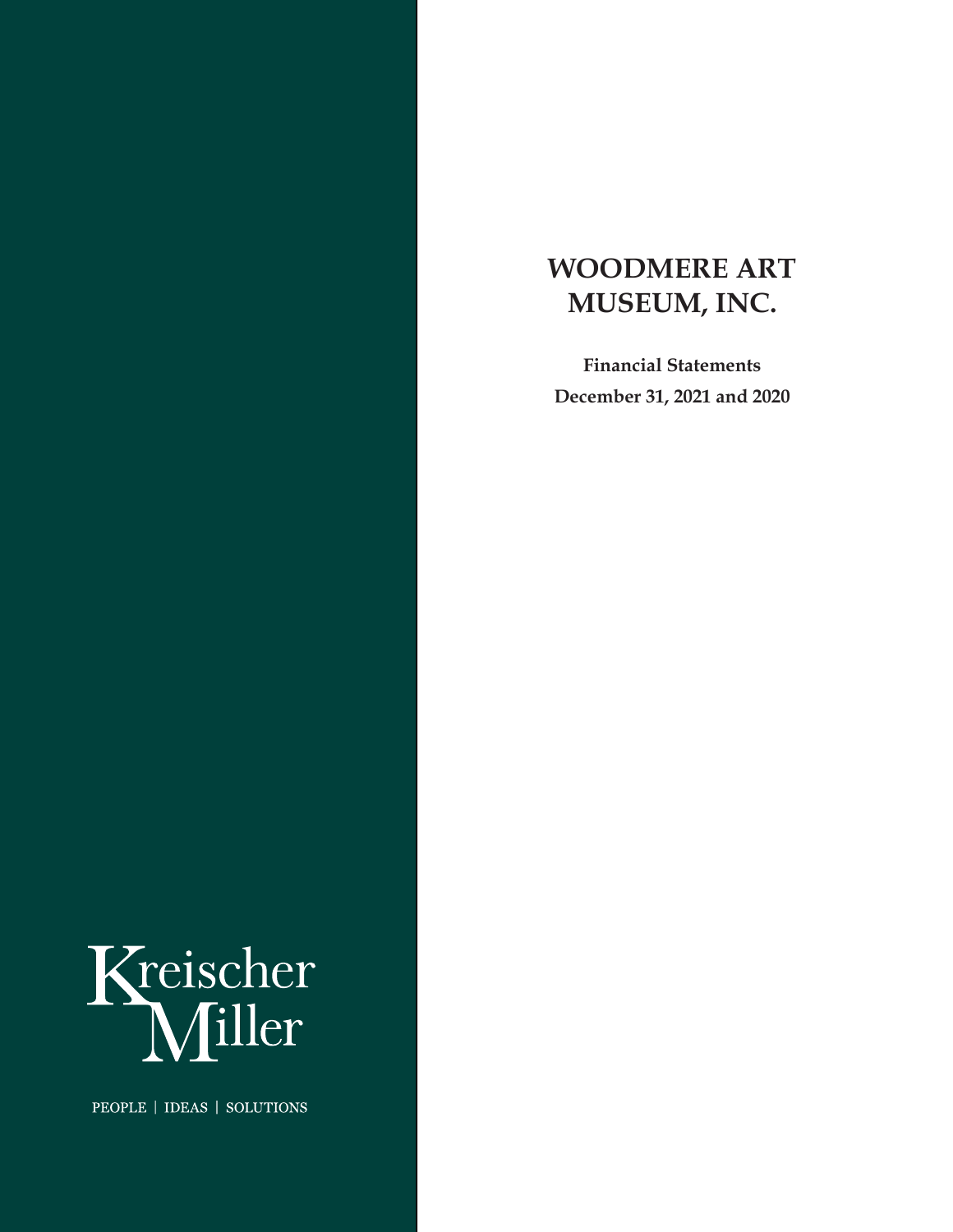# **CONTENTS**

| <b>INDEPENDENT AUDITORS' REPORT</b>                |          |
|----------------------------------------------------|----------|
| <b>FINANCIAL STATEMENTS</b>                        |          |
| Statements of Financial Position                   | 1        |
| Statements of Activities and Changes in Net Assets | $2 - 3$  |
| Statement of Functional Expenses - 2021            | $4 - 5$  |
| Statement of Functional Expenses - 2020            | $6 - 7$  |
| <b>Statements of Cash Flows</b>                    | 8        |
| Notes to Financial Statements                      | $9 - 22$ |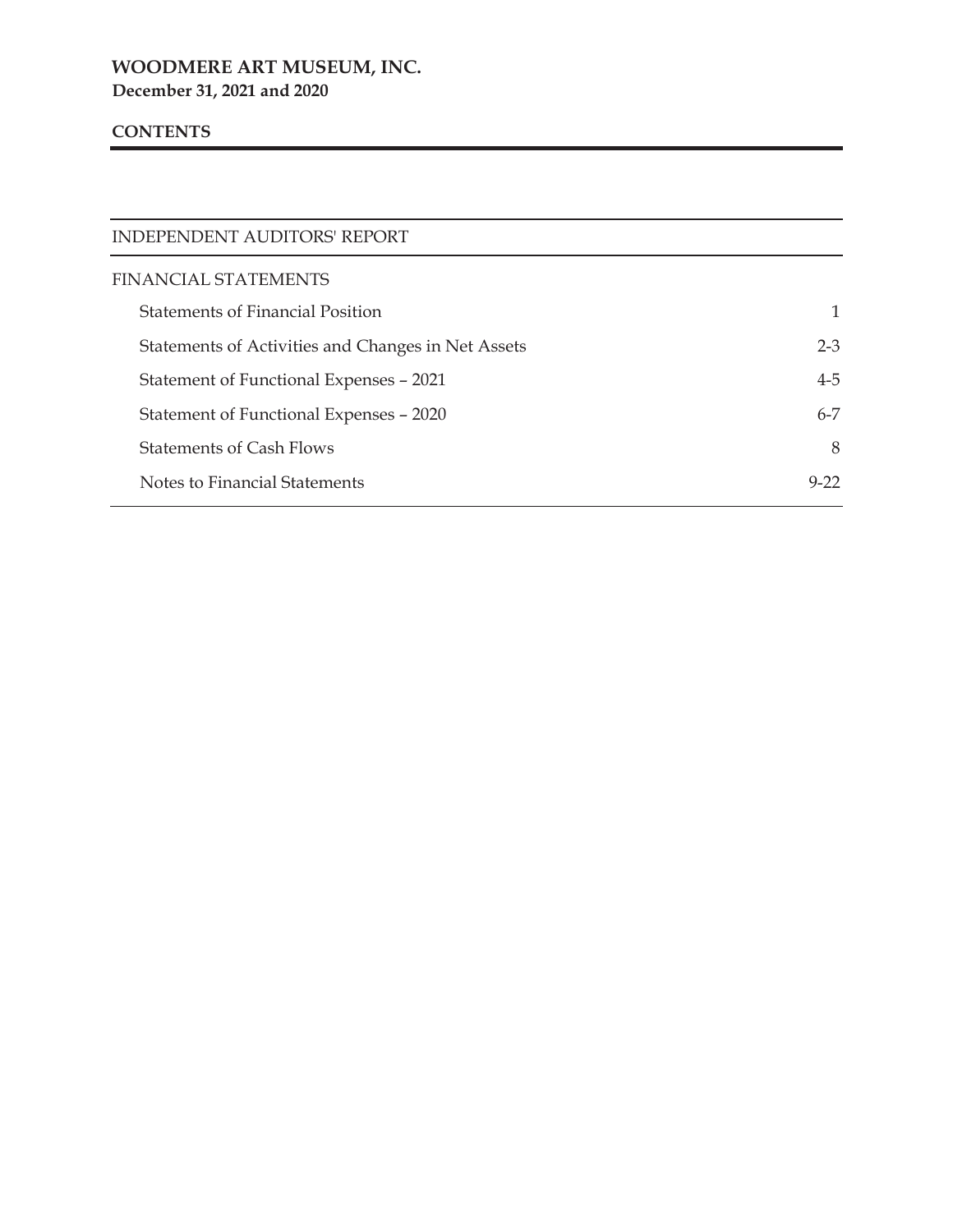

PEOPLE | IDEAS | SOLUTIONS

Audit & Accounting | Tax Strategies | Business Advisory

Technology Solutions | Human Capital Resources

# **Independent Auditors' Report**

The Board of Trustees Woodmere Art Museum, Inc. Philadelphia, Pennsylvania

#### *Opinion*

We have audited the financial statements of Woodmere Art Museum, Inc., which comprise the statements of financial position as of December 31, 2021 and 2020, and the related statements of activities and changes in net assets, functional expenses, and cash flows for the years then ended, and the related notes to the financial statements.

In our opinion, the accompanying financial statements present fairly, in all material respects, the financial position of Woodmere Art Museum, Inc. as of December 31, 2021 and 2020, and the changes in its net assets and its cash flows for the years then ended in accordance with accounting principles generally accepted in the United States of America.

## *Basis of Opinion*

We conducted our audits in accordance with auditing standards generally accepted in the United States of America (GAAS). Our responsibilities under those standards are further described in the Auditors' Responsibilities for the Audit of the Financial Statements section of our report. We are required to be independent of Woodmere Art Museum, Inc. and to meet our other ethical responsibilities, in accordance with the relevant ethical requirements relating to our audits. We believe that the audit evidence we have obtained is sufficient and appropriate to provide a basis for our audit opinion.

#### *Responsibilities of Management for the Financial Statements*

Management is responsible for the preparation and fair presentation of the financial statements in accordance with accounting principles generally accepted in the United States of America, and for the design, implementation, and maintenance of internal control relevant to the preparation and fair presentation of financial statements that are free from material misstatement, whether due to fraud or error.

In preparing the financial statements, management is required to evaluate whether there are conditions or events, considered in the aggregate, that raise substantial doubt about Woodmere Art Museum, Inc.'s ability to continue as a going concern for one year after the date that the financial statements are issued.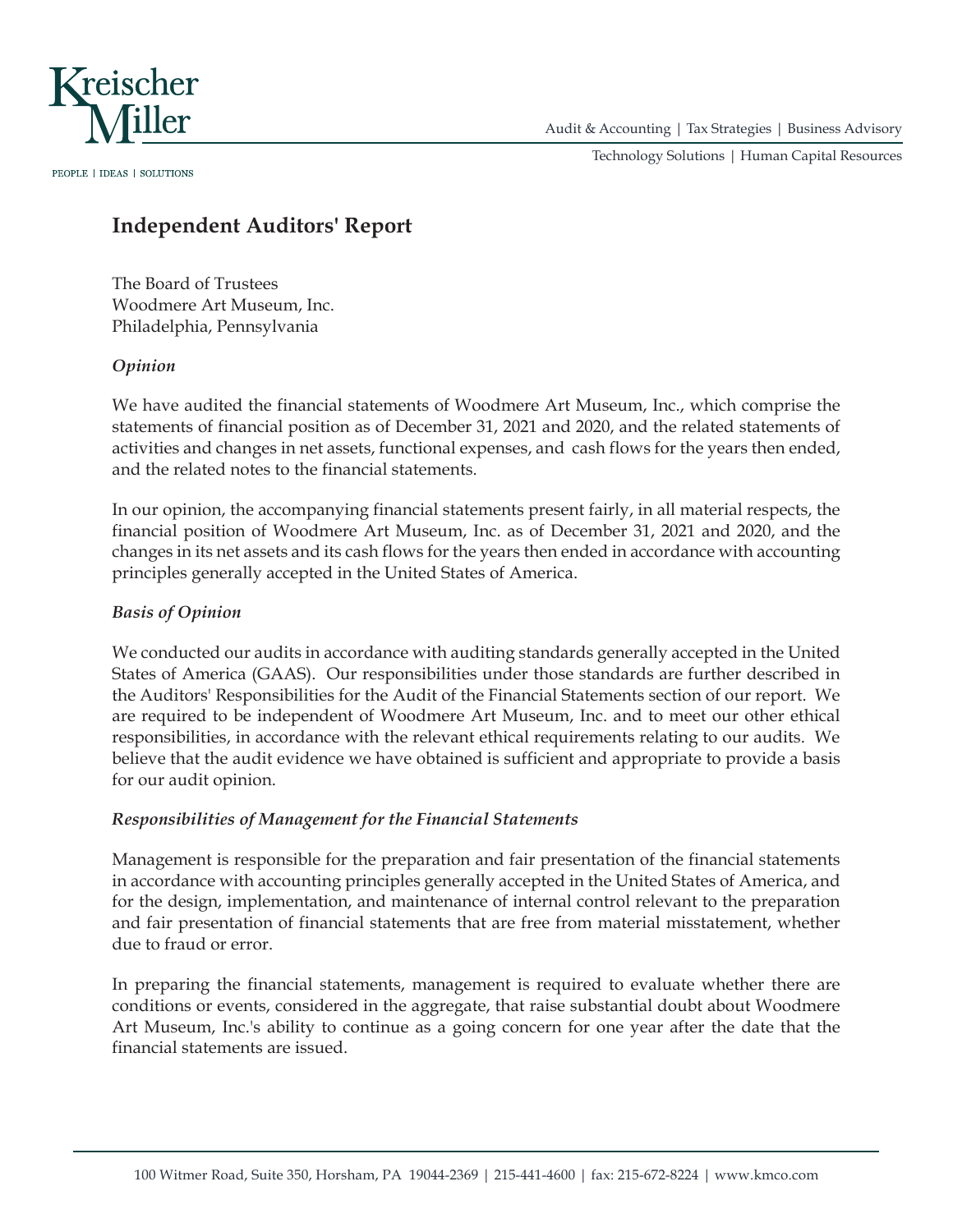#### *Auditors' Responsibilities for the Audit of the Financial Statements*

Our objectives are to obtain reasonable assurance about whether the financial statements as a whole are free from material misstatement, whether due to fraud or error, and to issue an auditors' report that includes our opinion. Reasonable assurance is a high level of assurance but is not absolute assurance and therefore is not a guarantee that an audit conducted in accordance with GAAS will always detect a material misstatement when it exists. The risk of not detecting a material misstatement resulting from fraud is higher than for one resulting from error, as fraud may involve collusion, forgery, intentional omissions, misrepresentations, or the override of internal control. Misstatements are considered material if there is a substantial likelihood that, individually or in the aggregate, they would influence the judgment made by a reasonable user based on the financial statements.

In performing an audit in accordance with GAAS, we:

- Exercise professional judgment and maintain professional skepticism throughout the audit.
- Identify and assess the risks of material misstatement of the financial statements, whether due to fraud or error, and design and perform audit procedures responsive to those risks. Such procedures include examining, on a test basis, evidence regarding the amounts and disclosures in the financial statements.
- Obtain an understanding of internal control relevant to the audit in order to design audit procedures that are appropriate in the circumstances, but not for the purpose of expressing an opinion on the effectiveness of Woodmere Art Museum, Inc.'s internal control. Accordingly, no such opinion is expressed.
- Evaluate the appropriateness of accounting policies used and the reasonableness of significant accounting estimates made by management, as well as evaluate the overall presentation of the financial statements.
- Conclude whether, in our judgment, there are conditions or events, considered in the aggregate, that raise substantial doubt about Woodmere Art Museum, Inc.'s ability to continue as a going concern for a reasonable period of time.

We are required to communicate with those charged with governance regarding, among other matters, the planned scope and timing of the audit, significant audit findings, and certain internal control–related matters that we identified during the audit.

Kreischer Niller

Horsham, Pennsylvania June 7, 2022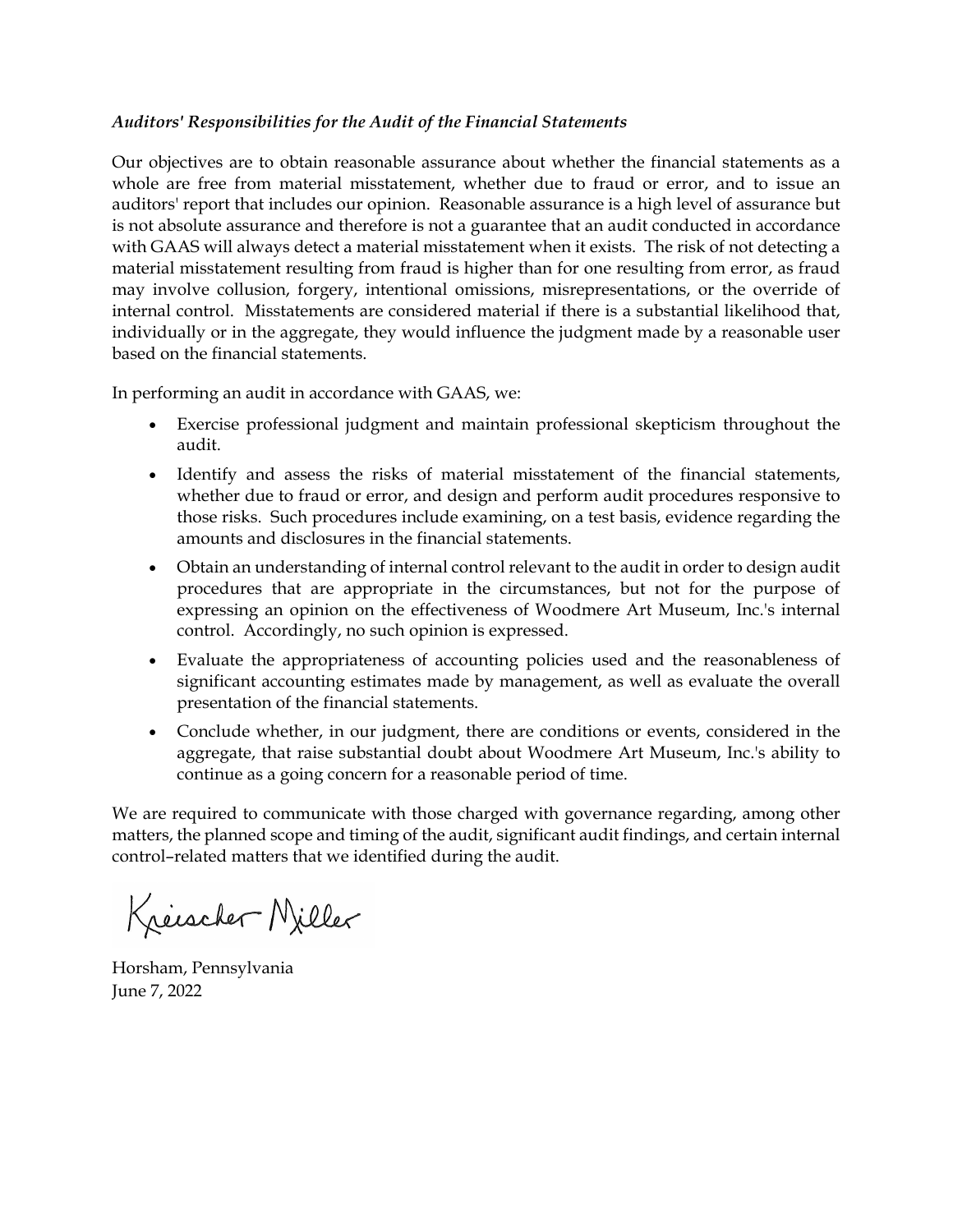# **Statements of Financial Position December 31, 2021 and 2020**

|                                                           | 2021                      | 2020                      |
|-----------------------------------------------------------|---------------------------|---------------------------|
| <b>ASSETS</b>                                             |                           |                           |
| Current assets:                                           |                           |                           |
| Cash and cash equivalents                                 | 1,226,965<br>\$           | $\mathfrak{S}$<br>508,512 |
| Contributions receivable                                  | 2,083,483                 | 270,934                   |
| Other receivables                                         | 71,474                    | 16,897                    |
| Other assets                                              | 129,148                   | 191,371                   |
| Total current assets                                      | 3,511,070                 | 987,714                   |
| Long-term contributions receivable, net                   | 2,130,230                 | 252,072                   |
| Land, building, and equipment, net                        | 6,515,258                 | 4,205,240                 |
| Investments                                               | 13,109,894                | 9,122,785                 |
| Beneficial interest in perpetual trust                    | 3,452,975                 | 3,217,737                 |
| <b>Total</b> assets                                       | \$28,719,427              | \$17,785,548              |
| <b>LIABILITIES AND NET ASSETS</b><br>Current liabilities: |                           |                           |
| Current portion of long-term debt                         | $\mathfrak{S}$<br>344,544 | $\mathfrak{S}$<br>30,264  |
| Line of credit                                            | 179,550                   | 204,750                   |
| Accounts payable and accrued expenses                     | 48,417                    | 53,946                    |
| Deferred revenue                                          | 28,209                    | 26,906                    |
| Total current liabilities                                 | 600,720                   | 315,866                   |
| Long-term debt, net of current portion                    | 2,260,601                 | 431,340                   |
|                                                           | 2,861,321                 | 747,206                   |
| Net assets:                                               |                           |                           |
| Without donor restrictions:                               |                           |                           |
| Undesignated                                              | 7,158,669                 | 4,540,694                 |
| Board designated                                          | 3,706,290                 | 3,591,066                 |
| With donor restrictions                                   | 14,993,147                | 8,906,582                 |
|                                                           | 25,858,106                | 17,038,342                |
| Total liabilities and net assets                          | \$28,719,427              | \$17,785,548              |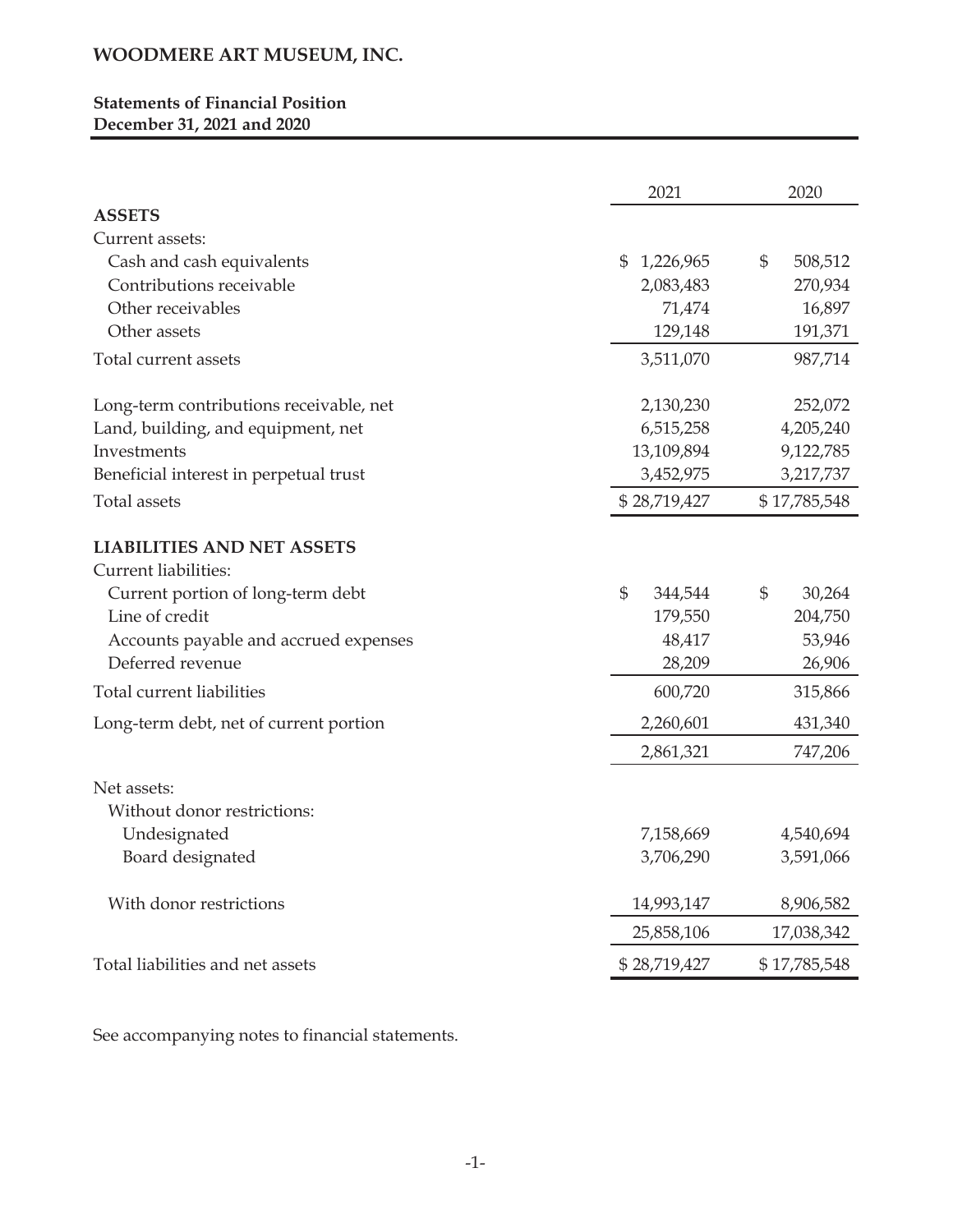#### **Statements of Activities and Changes in Net Assets Years Ended December 31, 2021 and 2020**

|                                                            | 2021 |               |              |    |              |
|------------------------------------------------------------|------|---------------|--------------|----|--------------|
|                                                            |      | Without Donor | With Donor   |    |              |
|                                                            |      | Restrictions  | Restrictions |    | Total        |
| Support and revenue:                                       |      |               |              |    |              |
| Contributions and grants:                                  |      |               |              |    |              |
| Individual                                                 | \$   | 3,744,367     | \$ 3,538,717 | \$ | 7,283,084    |
| Foundation                                                 |      | 1,022,805     | 2,129,929    |    | 3,152,734    |
| Corporate                                                  |      | 17,545        |              |    | 17,545       |
| Government                                                 |      | 13,000        |              |    | 13,000       |
| In-kind                                                    |      | 27,930        |              |    | 27,930       |
| <b>Education</b> programs                                  |      | 171,222       |              |    | 171,222      |
| Museum store sales                                         |      | 123,998       |              |    | 123,998      |
| Programs                                                   |      | 50,259        |              |    | 50,259       |
| Distributions from perpetual trust                         |      | 111,189       | (111, 189)   |    |              |
| Net assets released from restrictions                      |      |               |              |    |              |
| pursuant to endowment spending policy                      |      | 201,557       | (201, 557)   |    |              |
| Net assets released from restrictions                      |      | 296,123       | (296, 123)   |    |              |
| Total support and revenue                                  |      | 5,779,995     | 5,059,777    |    | 10,839,772   |
| Expenses:                                                  |      |               |              |    |              |
| Program services                                           |      | 2,158,931     |              |    | 2,158,931    |
| Depreciation                                               |      | 230,857       |              |    | 230,857      |
| Management and general                                     |      | 129,575       |              |    | 129,575      |
| Development and marketing                                  |      | 449,122       |              |    | 449,122      |
| Total                                                      |      | 2,968,485     |              |    | 2,968,485    |
| Increase in net assets before other income                 |      | 2,811,510     | 5,059,777    |    | 7,871,287    |
| Other income:                                              |      |               |              |    |              |
| Net investment return                                      |      | 480,507       | 680,361      |    | 1,160,868    |
| Paycheck Protection Program Grant and miscellaneous income |      | 30            |              |    | 30           |
| Change in value of perpetual trust                         |      |               | 346,427      |    | 346,427      |
| Total other income                                         |      | 480,537       | 1,026,788    |    | 1,507,325    |
|                                                            |      |               |              |    |              |
| Change in net assets related to collection items           |      |               |              |    |              |
| not capitalized:                                           |      |               |              |    |              |
| Proceeds from sale of collections                          |      | 2,380         |              |    | 2,380        |
| Cost of collection items purchased                         |      | (561, 228)    |              |    | (561, 228)   |
| Total change in net assets related to collection items     |      |               |              |    |              |
| not capitalized:                                           |      | (558, 848)    |              |    | (558, 848)   |
| Change in net assets                                       |      | 2,733,199     | 6,086,565    |    | 8,819,764    |
| Net assets, beginning of year                              |      | 8,131,760     | 8,906,582    |    | 17,038,342   |
| Net assets, end of year                                    | \$   | 10,864,959    | \$14,993,147 |    | \$25,858,106 |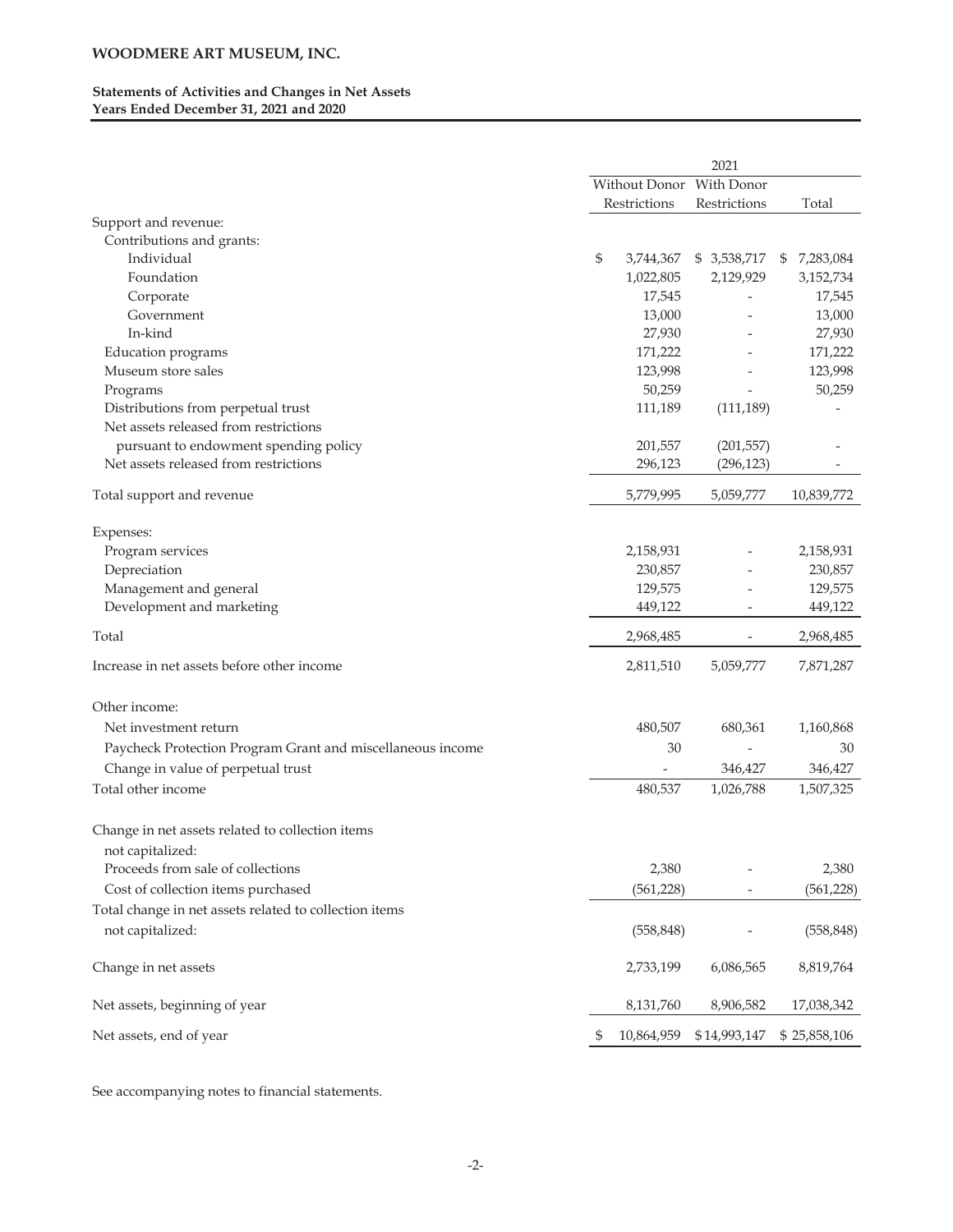|                 | 2020                     |                 |
|-----------------|--------------------------|-----------------|
|                 | Without Donor With Donor |                 |
| Restrictions    | Restrictions             | Total           |
|                 |                          |                 |
|                 |                          |                 |
| \$<br>1,111,411 | \$<br>718,048            | \$<br>1,829,459 |
| 818,926         | 233,737                  | 1,052,663       |
| 5,973           |                          | 5,973           |
| 32,467          |                          | 32,467          |
| 1,504           |                          | 1,504           |
| 119,600         |                          | 119,600         |
| 38,596          |                          | 38,596          |
| 16,885          |                          | 16,885          |
| 113,784         | (113, 784)               |                 |
| 127,664         | (127, 664)               |                 |
| 386,561         | (386, 561)               |                 |
| 2,773,371       | 323,776                  | 3,097,147       |
|                 |                          |                 |
| 1,793,475       |                          | 1,793,475       |
| 226,136         |                          | 226,136         |
| 153,015         |                          | 153,015         |
| 415,256         |                          | 415,256         |
| 2,587,882       |                          | 2,587,882       |
| 185,489         | 323,776                  | 509,265         |
|                 |                          |                 |
| 347,296         | 433,792                  | 781,088         |
| 256,971         |                          | 256,971         |
|                 | 392,711                  | 392,711         |
| 604,267         |                          |                 |
|                 | 826,503                  | 1,430,770       |
|                 |                          |                 |
|                 |                          |                 |
| 2,530           |                          | 2,530           |
| (480, 356)      |                          | (480, 356)      |
| (477, 826)      |                          | (477, 826)      |
|                 |                          |                 |
| 311,930         | 1,150,279                | 1,462,209       |
| 7,819,830       | 7,756,303                | 15,576,133      |
| \$<br>8,131,760 | \$8,906,582              | \$17,038,342    |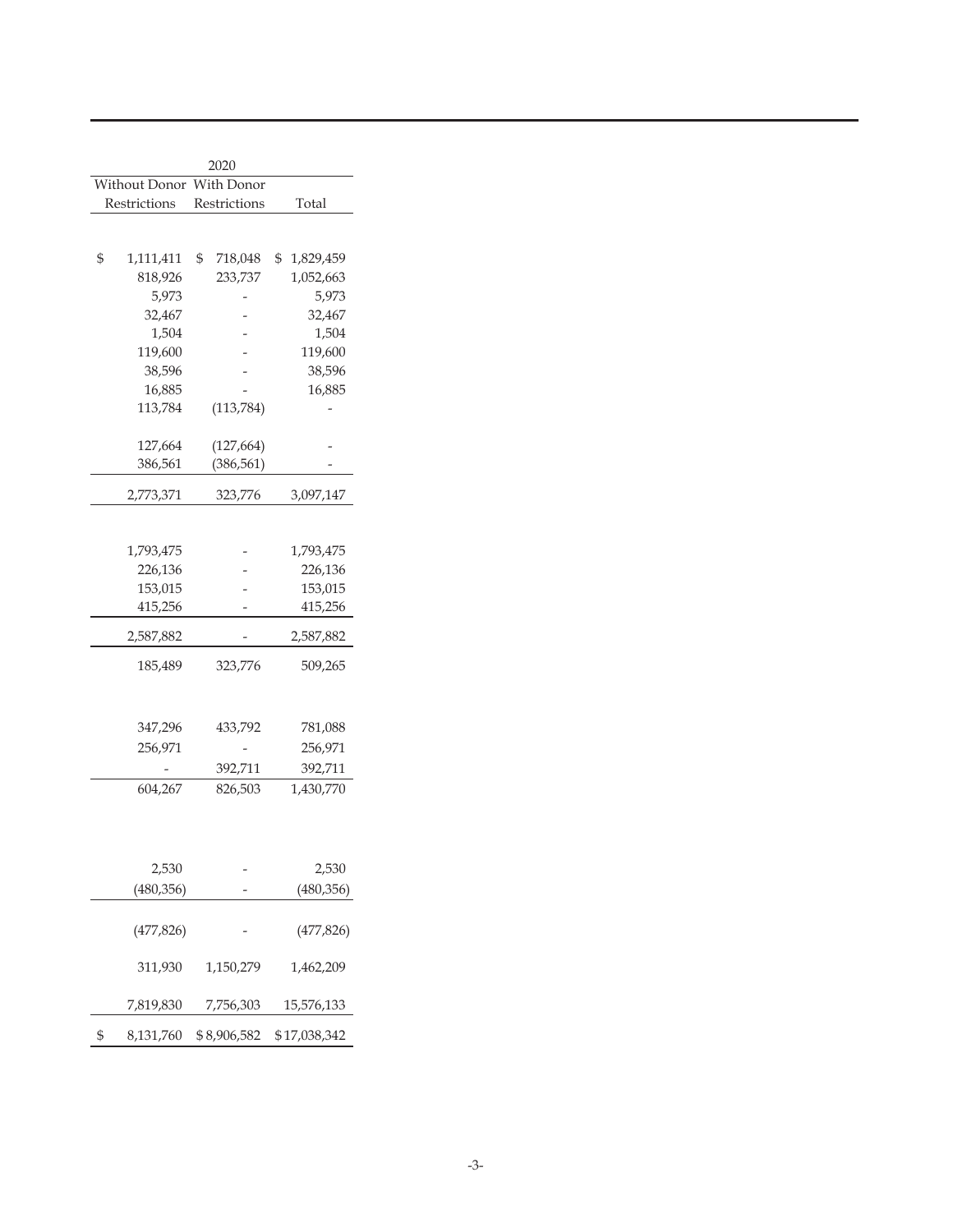#### **Statement of Functional Expenses Year Ended December 31, 2021**

|                                    | Program Services |                          |    |                          |                          |                          |                  |
|------------------------------------|------------------|--------------------------|----|--------------------------|--------------------------|--------------------------|------------------|
|                                    |                  |                          |    |                          |                          |                          |                  |
|                                    |                  | Collection/<br>Curator   |    | Education                | Exhibitions              | Historical<br>Mansion    | Total<br>Program |
| Personnel:                         |                  |                          |    |                          |                          |                          |                  |
| Salary                             | \$               | 202,156                  | \$ | 321,831                  | \$<br>149,070            | \$<br>201,112            | \$<br>874,169    |
| Employee benefits                  |                  | 20,435                   |    | 15,092                   | 14,697                   | 15,224                   | 65,448           |
| Payroll taxes                      |                  | 21,583                   |    | 24,936                   | 8,575                    | 10,820                   | 65,914           |
|                                    |                  | 244,174                  |    | 361,859                  | 172,342                  | 227,156                  | 1,005,531        |
| Facilities:                        |                  |                          |    |                          |                          |                          |                  |
| Maintenance and repairs            |                  | 8,916                    |    | 8,916                    | 4,731                    | 101,148                  | 123,711          |
| Telephone                          |                  | 771                      |    | 1,734                    | 1,665                    | 385                      | 4,556            |
| Utilities                          |                  | 15,085                   |    | 33,963                   | 19,208                   | 5,169                    | 73,425           |
|                                    |                  | 24,772                   |    | 44,613                   | 25,604                   | 106,702                  | 201,692          |
| Supplies:                          |                  |                          |    |                          |                          |                          |                  |
| Office supplies and expense        |                  | 1,642                    |    | 1,168                    | 455                      | 1,836                    | 5,101            |
| Printing                           |                  | 1,014                    |    | 1,014                    | 1,014                    | 1,014                    | 4,056            |
| Postage                            |                  | 109                      |    | $\overline{\phantom{a}}$ | $\overline{\phantom{a}}$ | $\overline{\phantom{a}}$ | 109              |
|                                    |                  | 2,765                    |    | 2,182                    | 1.469                    | 2,850                    | 9,266            |
| Services and exhibits:             |                  |                          |    |                          |                          |                          |                  |
| Art classes                        |                  |                          |    | 883                      | $\overline{\phantom{a}}$ |                          | 883              |
| Curatorial                         |                  | 1,741                    |    | 825                      | 825                      |                          | 3,391            |
| Music series                       |                  |                          |    | 38,043                   |                          |                          | 38,043           |
| Exhibition expense                 |                  |                          |    |                          | 287,199                  |                          | 287,199          |
| Programs                           |                  |                          |    | 28,701                   |                          | $\overline{\phantom{a}}$ | 28,701           |
|                                    |                  | 1,741                    |    | 68,452                   | 288,024                  | $\overline{\phantom{a}}$ | 358,217          |
| Organizational:                    |                  |                          |    |                          |                          |                          |                  |
| Advertising/public relations       |                  |                          |    | 22,891                   | 12,630                   |                          | 35,521           |
| Contractual fees                   |                  |                          |    | 43,584                   |                          |                          | 43,584           |
| Director's expense                 |                  | 5,678                    |    | 8,063                    | 3,785                    | 946                      | 18,473           |
| Insurance                          |                  | 23,765                   |    | 13,453                   | 5,613                    | 27,471                   | 70,303           |
| Interest                           |                  | 7,716                    |    | 2,053                    | 7,716                    | 2,053                    | 19,538           |
| Professional fees                  |                  | 47,815                   |    | 47,815                   | 47,815                   | 47,815                   | 191,262          |
| Legal and accounting               |                  | 16,995                   |    | 16,995                   | 16,995                   | 16,995                   | 67,981           |
| Development operating              |                  |                          |    |                          | $\overline{a}$           |                          |                  |
| Miscellaneous                      |                  | 17,254                   |    | 378                      | 1,993                    | 2,393                    | 22,018           |
| Museum store sales expenses        |                  | $\overline{\phantom{a}}$ |    | 77,888                   | $\overline{\phantom{a}}$ | $\overline{\phantom{a}}$ | 77,888           |
| Subscriptions and dues             |                  | 1,173                    |    | 722                      | 1,038                    | 678                      | 3,611            |
| Software maintenance               |                  | 7,241                    |    | 4,883                    | 2,768                    | 3,484                    | 18,376           |
| Staff development                  |                  | 65                       |    | 30                       |                          |                          | 95               |
| Trustee fees                       |                  |                          |    |                          |                          |                          |                  |
| Bad debt expense                   |                  |                          |    | 15,577                   |                          |                          | 15,577           |
|                                    |                  | 127,703                  |    | 254,332                  | 100,355                  | 101,836                  | 584,225          |
| Total expenses before depreciation |                  | 401,155                  |    | 731,438                  | 587,794                  | 438,545                  | 2,158,931        |
| Depreciation                       |                  | 15,888                   |    |                          | 15,888                   | 199,081                  | 230,857          |
| Total expenses                     | \$               | 417,043                  |    | \$731,438                | \$<br>603,682            | \$<br>637,626            | \$<br>2,389,788  |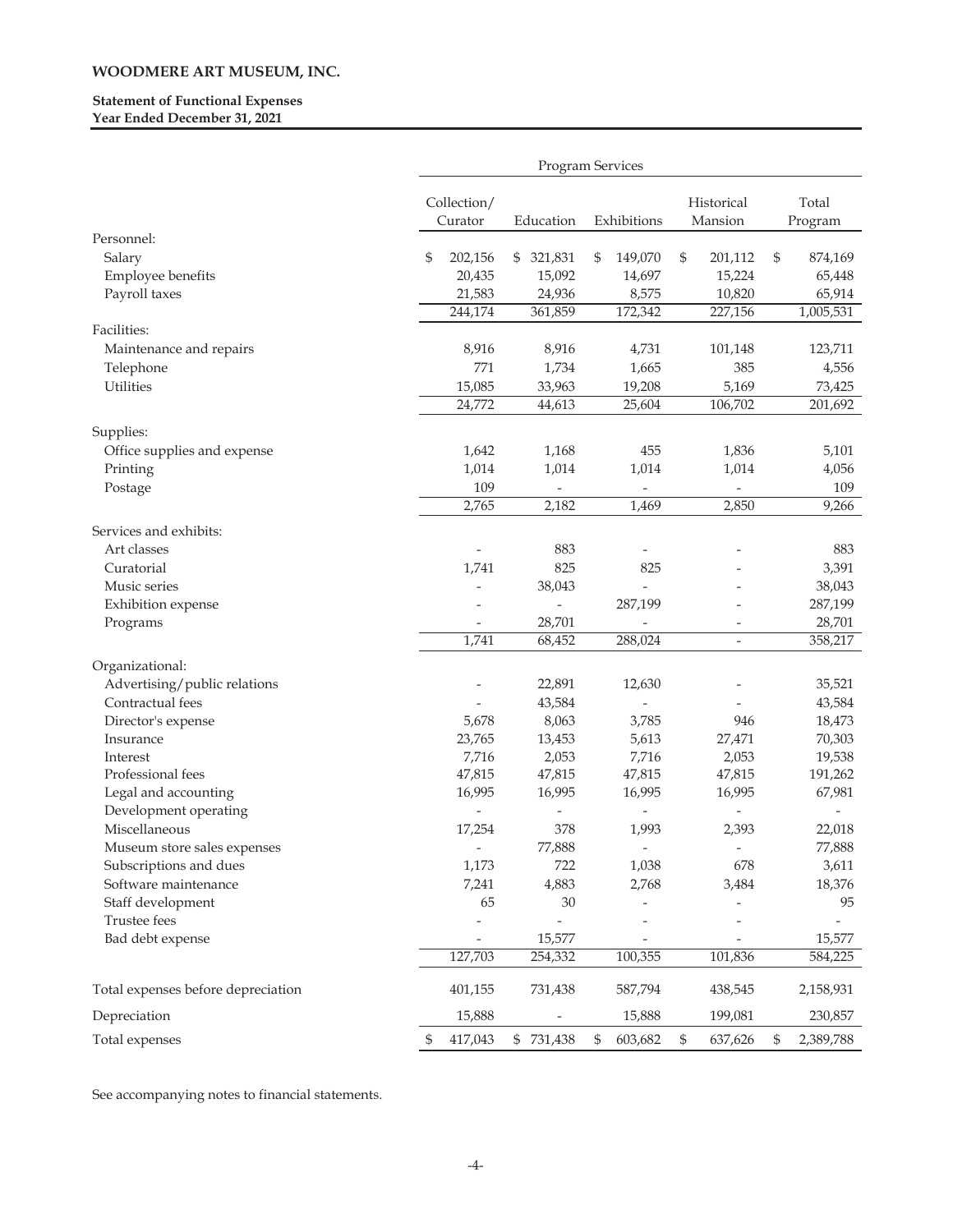| <b>Support Services</b>      |    |                          |       |                          |    | Total       |
|------------------------------|----|--------------------------|-------|--------------------------|----|-------------|
| Management                   |    | Development              | Total |                          |    | Program and |
| and                          |    | and                      |       | Support                  |    | Support     |
| General                      |    | Marketing                |       | Services                 |    | Services    |
|                              |    |                          |       |                          |    |             |
| \$<br>63,810                 | \$ | 290,540                  | \$    | 354,350                  | \$ | 1,228,519   |
| 6,712                        |    | 34,632                   |       | 41,344                   |    | 106,792     |
| 4,642                        |    | 20,190                   |       | 24,832                   |    | 90,746      |
| 75,164                       |    | 345,362                  |       | 420,526                  |    | 1,426,057   |
|                              |    |                          |       |                          |    |             |
|                              |    |                          |       |                          |    | 123,711     |
| 2,243                        |    | 2,628                    |       | 4,871                    |    | 9,427       |
| 5,520                        |    | 2,198                    |       | 7,718                    |    | 81,143      |
| 7,764                        |    | 4,826                    |       | 12,590                   |    | 214,281     |
|                              |    |                          |       |                          |    |             |
|                              |    |                          |       |                          |    |             |
| 2,899                        |    | 2,112                    |       | 5,011                    |    | 10,112      |
| 1,014                        |    | 2,780                    |       | 3,794                    |    | 7,850       |
| 461                          |    | 3,773                    |       | 4,234                    |    | 4,343       |
| 4,374                        |    | 8,665                    |       | 13,039                   |    | 22,305      |
|                              |    |                          |       |                          |    |             |
|                              |    |                          |       |                          |    | 883         |
|                              |    |                          |       |                          |    | 3,391       |
|                              |    |                          |       |                          |    | 38,043      |
|                              |    |                          |       |                          |    | 287,199     |
|                              |    |                          |       |                          |    | 28,701      |
|                              |    |                          |       | $\overline{a}$           |    | 358,217     |
|                              |    |                          |       |                          |    |             |
|                              |    | 795                      |       | 795                      |    | 36,316      |
|                              |    |                          |       | $\overline{a}$           |    | 43,584      |
| 1,711                        |    | 5,678                    |       | 7,389                    |    | 25,862      |
| 4,386                        |    | 1,707                    |       | 6,093                    |    | 76,396      |
| 6,399                        |    |                          |       | 6,399                    |    | 25,937      |
|                              |    | 18,000                   |       | 18,000                   |    | 209,262     |
| 19,790                       |    |                          |       | 19,790                   |    | 87,771      |
|                              |    | 47,739                   |       | 47,739                   |    | 47,739      |
| 3,350                        |    | 1,270                    |       | 4,620                    |    | 26,638      |
| $\qquad \qquad \blacksquare$ |    | $\overline{\phantom{0}}$ |       | $\overline{\phantom{0}}$ |    | 77,888      |
| 739                          |    | 2,691                    |       | 3,430                    |    | 7,041       |
| 5,718                        |    | 12,137                   |       | 17,855                   |    | 36,231      |
|                              |    | 253                      |       | 253                      |    | 347         |
| 181                          |    |                          |       | 181                      |    | 181         |
|                              |    |                          |       |                          |    | 15,577      |
| 42,274                       |    | 90,269                   |       | 132,543                  |    | 716,768     |
|                              |    |                          |       |                          |    |             |
| 129,575                      |    | 449,122                  |       | 578,697                  |    | 2,737,629   |
|                              |    |                          |       |                          |    | 230,857     |
| \$<br>129,575                | \$ | 449,122                  | \$    | 578,697                  | \$ | 2,968,486   |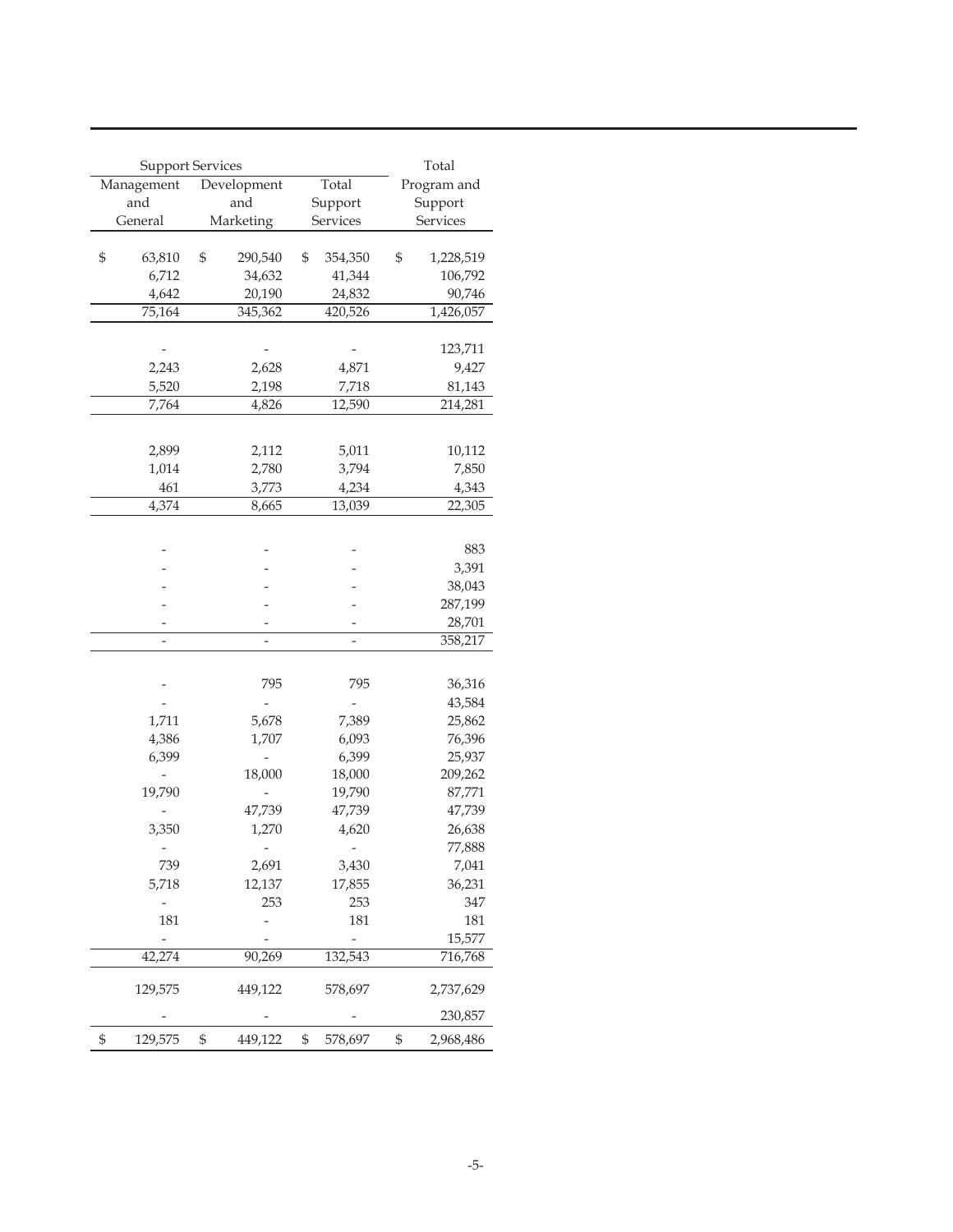#### **Statement of Functional Expenses Year Ended December 31, 2020**

|                                    |                        | Program Services         |                          |                          |                             |
|------------------------------------|------------------------|--------------------------|--------------------------|--------------------------|-----------------------------|
|                                    | Collection/<br>Curator | Education                | Exhibitions              | Historical<br>Mansion    | Total<br>Program            |
| Personnel:                         |                        |                          |                          |                          |                             |
| Salary                             | \$<br>227,403          | \$ 339,471               | \$158,825                | \$<br>206,513            | \$<br>932,212               |
| Employee benefits                  | 19,831                 | 26,840                   | 17,886                   | 13,331                   | 77,889                      |
| Payroll taxes                      | 25,427                 | 27,095                   | 9,918                    | 11,349                   | 73,788                      |
|                                    | 272,661                | 393,406                  | 186,629                  | 231,193                  | 1,083,889                   |
| Facilities:                        |                        |                          |                          |                          |                             |
| Maintenance and repairs            | 3,213                  | 3,213                    |                          | 79,090                   | 85,516                      |
| Telephone                          | 1,705                  | 3,487                    | 644                      | 985                      | 6,821                       |
| Utilities                          | 15,452                 | 34,485                   | 18,987                   | 4,832                    | 73,756                      |
|                                    | 20,370                 | 41,185                   | 19,631                   | 84,907                   | 166,093                     |
| Supplies:                          |                        |                          |                          |                          |                             |
| Office supplies and expense        | 1,088                  | 1,937                    | 695                      | 2,472                    | 6,192                       |
| Printing                           | 976                    | 976                      | 976                      | 976                      | 3,904                       |
| Postage                            | 105                    |                          | $\overline{\phantom{a}}$ | $\overline{\phantom{a}}$ | 105                         |
|                                    | 2,169                  | 2,913                    | 1,671                    | 3,448                    | 10,201                      |
|                                    |                        |                          |                          |                          |                             |
| Services and exhibits:             |                        |                          |                          |                          |                             |
| Art classes                        |                        | 954                      |                          |                          | 954                         |
| Curatorial                         | 1,050                  | $\overline{a}$           |                          |                          | 1,050                       |
| Music series                       |                        | 21,631                   |                          |                          | 21,631                      |
| Exhibition expense                 |                        |                          | 206,639                  |                          | 206,639                     |
| Programs                           |                        | 46,734                   |                          |                          | 46,734                      |
|                                    | 1,050                  | 69,319                   | 206,639                  | $\overline{\phantom{a}}$ | 277,008                     |
| Organizational:                    |                        |                          |                          |                          |                             |
| Advertising/public relations       |                        | 12,097                   | 7,224                    |                          | 19,321                      |
| Contractual fees                   |                        | 41,114                   |                          |                          | 41,114                      |
| Director's expense                 | 5,054                  | 2,527                    | 3,369                    | 842                      | 11,792                      |
| Insurance                          | 23,578                 | 13,142                   | 5,256                    | 24,031                   | 66,006                      |
| Interest                           | 6,554                  | $\overline{\phantom{a}}$ | 6,554                    |                          | 13,108                      |
| Professional fees                  |                        | 2,456                    | $\overline{\phantom{a}}$ | 18,000                   | 20,456                      |
| Legal and accounting               |                        | 23,976                   |                          |                          | 23,976                      |
| Development operating              |                        |                          |                          |                          |                             |
| Miscellaneous                      | 709                    | 2,267                    | 2,267                    | 2,577                    | 7,820                       |
| Museum store sales expenses        |                        | 30,412                   |                          |                          | 30,412                      |
| Subscriptions and dues             | 2,525                  | 181                      | 469                      | 60                       | 3,235                       |
| Software maintenance               | 5,619                  | 5,619                    | 3,717                    | 3,490                    | 18,445                      |
| Staff development                  | 65                     | 25                       |                          |                          | 90                          |
| Volunteer holiday party            |                        | 509                      |                          |                          | 509                         |
| <b>Trustee fees</b>                |                        | $\qquad \qquad -$        |                          |                          |                             |
|                                    | 44,104                 | 134,325                  | 28,856                   | 48,999                   | 256,284                     |
| Total expenses before depreciation | 340,354                | 641,148                  | 443,426                  | 368,547                  | 1,793,475                   |
| Depreciation                       | 15,888                 |                          | 15,888                   | 194,360                  | 226,136                     |
| Total expenses                     | 356,242<br>\$          | \$641,148                | \$459,314                | \$<br>562,907            | 2,019,611<br>$\mathbb{S}^-$ |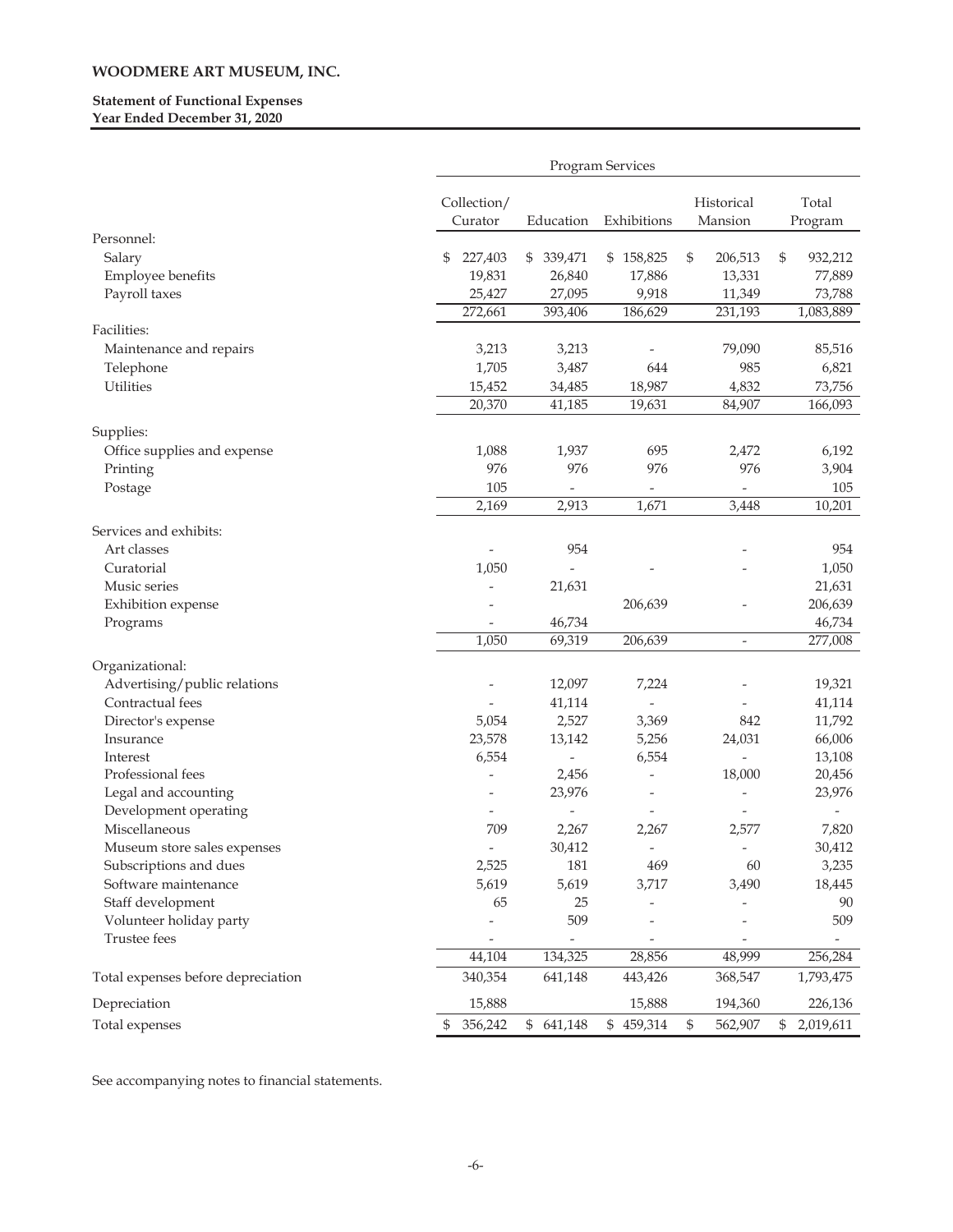| <b>Support Services</b>  |                          |                          | Total            |
|--------------------------|--------------------------|--------------------------|------------------|
| Management               | Development              | Total                    | Program and      |
| and                      | and                      | Support                  | Support          |
| General                  | Marketing                | Services                 | Services         |
|                          |                          |                          |                  |
| \$<br>80,746             | \$<br>272,588            | \$<br>353,334            | \$<br>1,285,545  |
| 7,917                    | 32,868                   | 40,785                   | 118,674          |
| 5,938                    | 20,102                   | 26,040                   | 99,829           |
| 94,601                   | 325,558                  | 420,159                  | 1,504,048        |
|                          |                          |                          |                  |
|                          |                          |                          | 85,516           |
| 2,274                    | 3,032                    | 5,306                    | 12,127           |
| 5,570                    | 2,195                    | 7,765                    | 81,521           |
| 7,844                    | 5,227                    | 13,071                   | 179,164          |
|                          |                          |                          |                  |
| 3,613                    | 2,871                    | 6,484                    | 12,676           |
| 2,356                    | 4,915                    | 7,271                    | 11,175           |
| 571                      | 2,803                    | 3,374                    | 3,479            |
| 6,540                    | 10,589                   | 17,129                   | 27,330           |
|                          |                          |                          |                  |
|                          |                          |                          | 954              |
|                          |                          |                          | 1,050            |
|                          |                          |                          | 21,631           |
|                          |                          |                          | 206,639          |
|                          |                          |                          | 46,734           |
|                          |                          |                          | 277,008          |
|                          |                          |                          |                  |
|                          |                          |                          |                  |
|                          | 525                      | 525                      | 19,846           |
|                          |                          |                          | 41,114           |
| 1,685                    | 3,369                    | 5,054                    | 16,846           |
| 4,899                    | 1,846                    | 6,745                    | 72,751           |
| 8,255                    | 3,439                    | 8,255<br>7,369           | 21,363           |
| 3,930                    |                          |                          | 27,825           |
| 16,080                   | 49,638                   | 16,080<br>49,638         | 40,056<br>49,638 |
| 2,534                    |                          | 2,534                    | 10,354           |
|                          |                          |                          | 30,412           |
| $\overline{\phantom{0}}$ | $\overline{\phantom{a}}$ | $\overline{\phantom{0}}$ | 6,282            |
| 514<br>5,324             | 2,533<br>12,460          | 3,047<br>17,784          | 36,229           |
|                          |                          |                          |                  |
| 12                       | 72                       | 84                       | 174              |
| 797                      |                          | 797                      | 509<br>797       |
|                          |                          |                          |                  |
| 44,030                   | 73,882                   | 117,912                  | 374,196          |
| 153,015                  | 415,256                  | 568,271                  | 2,361,746        |
|                          |                          |                          | 226,136          |
| \$<br>153,015            | \$<br>415,256            | \$<br>568,271            | \$<br>2,587,882  |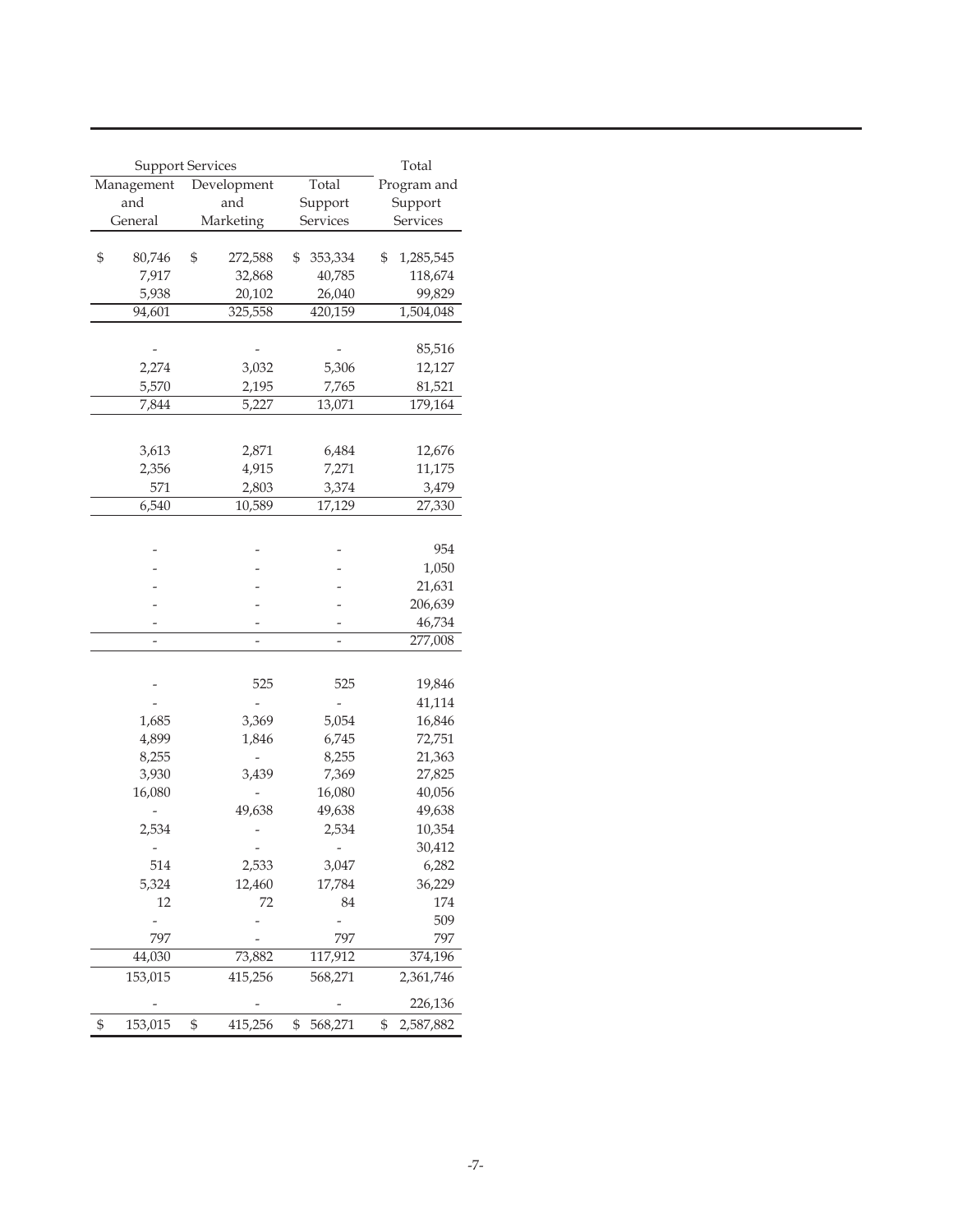## **Statements of Cash Flows Years Ended December 31, 2021 and 2020**

|                                                                                             | 2021            | 2020            |
|---------------------------------------------------------------------------------------------|-----------------|-----------------|
| Cash flows from operating activities:                                                       |                 |                 |
| Change in net assets                                                                        | 8,819,764<br>\$ | 1,462,209<br>\$ |
| Adjustments to reconcile change in net assets to                                            |                 |                 |
| net cash provided by operating activities:                                                  |                 |                 |
| Depreciation                                                                                | 230,857         | 226,136         |
| Net realized and unrealized gain on investments                                             | (1,028,515)     | (695, 840)      |
| Increase in beneficial interest in perpetual trust                                          | (235, 238)      | (278, 927)      |
| Change in discount on contributions receivable                                              | 38,824          |                 |
| (Increase) decrease in:                                                                     |                 |                 |
| Contributions receivable                                                                    | (3,729,531)     | (82, 176)       |
| Other receivables                                                                           | (54, 577)       | (9,372)         |
| Other assets                                                                                | 62,223          | (162,770)       |
| Increase (decrease) in:                                                                     |                 |                 |
| Accounts payable and accrued expenses                                                       | (5,529)         | 21,681          |
| Deferred revenue                                                                            | 1,303           | 4,119           |
| Net cash provided by operating activities                                                   | 4,099,581       | 485,060         |
| Cash flows from investing activities:                                                       |                 |                 |
| Purchase of land, building, and equipment                                                   | (2,540,875)     | (171, 185)      |
| Proceeds from sale of investments                                                           | 1,150,105       | 2,631,637       |
| Purchase of investments                                                                     | (4,108,699)     | (2,730,816)     |
| Net cash used in investing activities                                                       | (5,499,469)     | (270, 364)      |
| Cash flows from financing activities:                                                       |                 |                 |
| Net repayments of line of credit                                                            | (25,200)        | (25,200)        |
| Borrowings of long-term debt                                                                | 2,200,000       |                 |
| Repayments of long-term debt                                                                | (56, 459)       | (30, 269)       |
| Net cash provided by (used in) financing activities                                         | 2,118,341       | (55, 469)       |
| Net increase in cash                                                                        | 718,453         | 159,227         |
| Cash, beginning of year                                                                     | 508,512         | 349,285         |
| Cash, end of year                                                                           | 1,226,965<br>\$ | \$<br>508,512   |
|                                                                                             |                 |                 |
| Supplemental disclosure of cash flow information:<br>Cash paid during the year for interest | 25,937<br>\$    | \$<br>21,363    |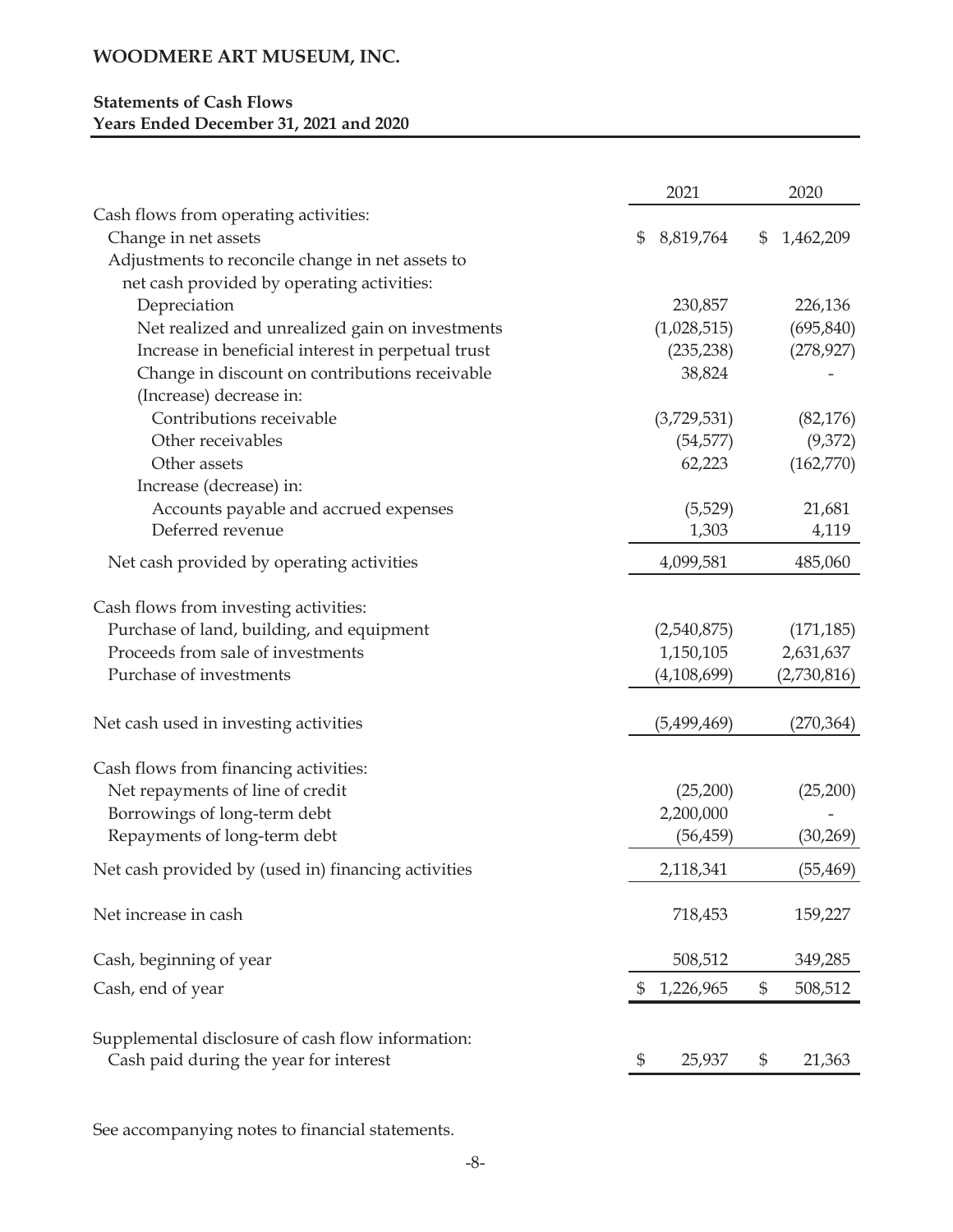**Notes to Financial Statements December 31, 2021 and 2020** 

#### **(1) Nature of Organization**

Woodmere Art Museum, Inc. (the Museum) is a not-for-profit institution whose official mission statement is to inspire creativity, learning, and self-expression through experiences with the art and artists of Philadelphia and the region.

In October 2021, the Museum purchased a 19th century mansion (see Note 5) which, once renovated, will expand the Museum and serve as gallery space for the Museum's permanent collection of works by Philadelphia artists, as well as a hands-on children's art and education center, a museum cafe, and public programming spaces.

In July 2020, the Museum elected to participate as a member of the Philadelphia Collaborative Arts Consortium (PHL CAC). The PHL CAC is a network of mid-sized museums formed with the strategy to raise general operating support from sources that individual members otherwise could not access, to affect a continued pooling of resources, and to share programmatic and operational opportunities among the network.

The Museum acts as Fiscal Sponsor for the PHL CAC until such time the PHL CAC establishes its own tax-exempt status under Internal Revenue Code  $501(c)(3)$ . As Fiscal Sponsor of the PHL CAC, the Museum is responsible for the legal compliance of receiving, reporting, and acknowledging charitable donations. For the years ended December 31, 2021 and 2020, the Museum did not receive any contributions for the PHL CAC.

#### **(2) Summary of Significant Accounting Policies**

#### *Basis of Accounting*

The Museum's financial statements have been prepared in accordance with Financial Accounting Standards Board (FASB) *Accounting Standards Codification* (ASC) 958, *Not-for-Profit Entities*. The significant accounting and reporting policies used by the Museum are described subsequently to enhance the usefulness and understandability of the financial statements.

#### *Basis of Presentation*

Net assets, revenues, gains, and losses are classified based on the existence or absence of donor or grantor-imposed restrictions. Accordingly, net assets and changes therein are classified and reported as follows:

*Net Assets Without Donor Restrictions* – Net assets available for use in general operations and not subject to donor (or certain grantor) restrictions. The governing board has designated, from net assets without donor restrictions, net assets for an operating reserve and a boarddesignated endowment.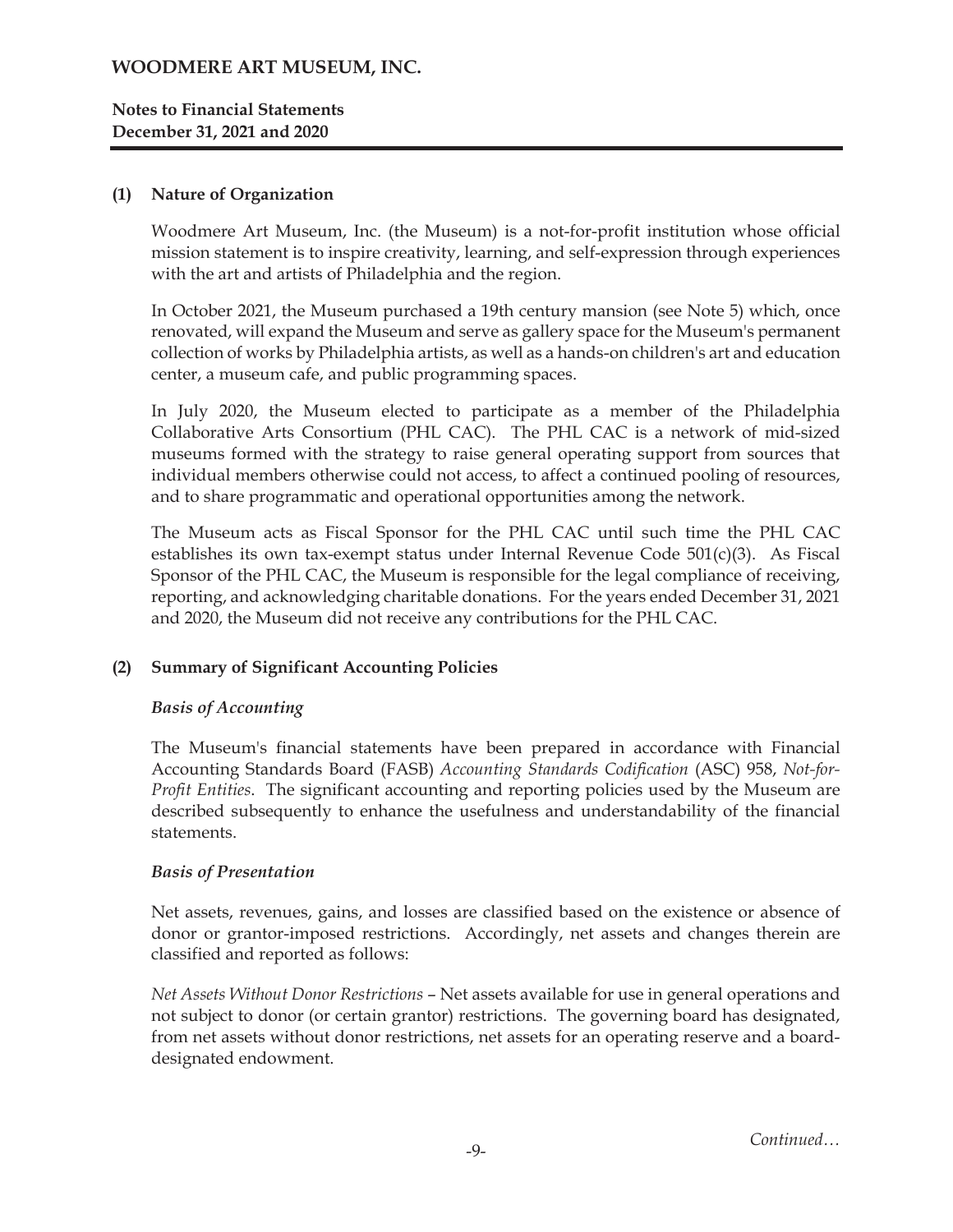#### **(2) Summary of Significant Accounting Policies, Continued**

#### *Basis of Presentation, Continued*

*Net Assets With Donor Restrictions* – Net assets subject to donor- (or certain grantor-) imposed restrictions. Some donor-imposed restrictions are temporary in nature, such as those that will be met by the passage of time or other events specified by the donor. Other donorimposed restrictions are perpetual in nature, where the donor stipulates that resources be maintained in perpetuity.

## *Cash Equivalents*

All highly liquid interest-bearing deposits with initial maturities of three months or less are considered to be cash equivalents.

## *Revenue Recognition*

Revenues are recognized when control of the promised goods or services is transferred to the customer in an amount that reflects the consideration the Museum expects to be entitled to receive in exchange for those goods and services. The Museum applies the five-step revenue model under FASB ASC 606, *Revenue from Contracts with Customers*, to determine when revenue is earned and recognized.

#### *Exchange Revenues*

The Museum recognizes revenue from educational programs, other programs, and store sales when performance obligations are satisfied. The performance obligations are fulfilled, and revenue is recognized, when admission is delivered to the customer or goods are transferred to the customer. Program fees paid in advance are recorded as deferred revenue and recognized when admission is delivered to the customer.

#### *Contributions and Grants*

The Museum records cash and unconditional promises to give as revenue in the period received. Unconditional contributions are recorded at the net present value of the amounts expected to be collected. Conditional contributions are recognized as revenue when the conditions on which they depend are substantially met.

The Museum reports contributions restricted by donors as increases in net assets without donor restrictions if the restrictions expire (that is, when a stipulated time restriction ends or purpose restriction is accomplished) in the reporting period in which the revenue is recognized. All other donor-restricted contributions are reported as increases in net assets with donor restrictions, depending on the nature of the restrictions. When a restriction expires, net assets with donor restrictions are reclassified to net assets without donor restrictions and reported in the statements of activities as net assets released from restrictions.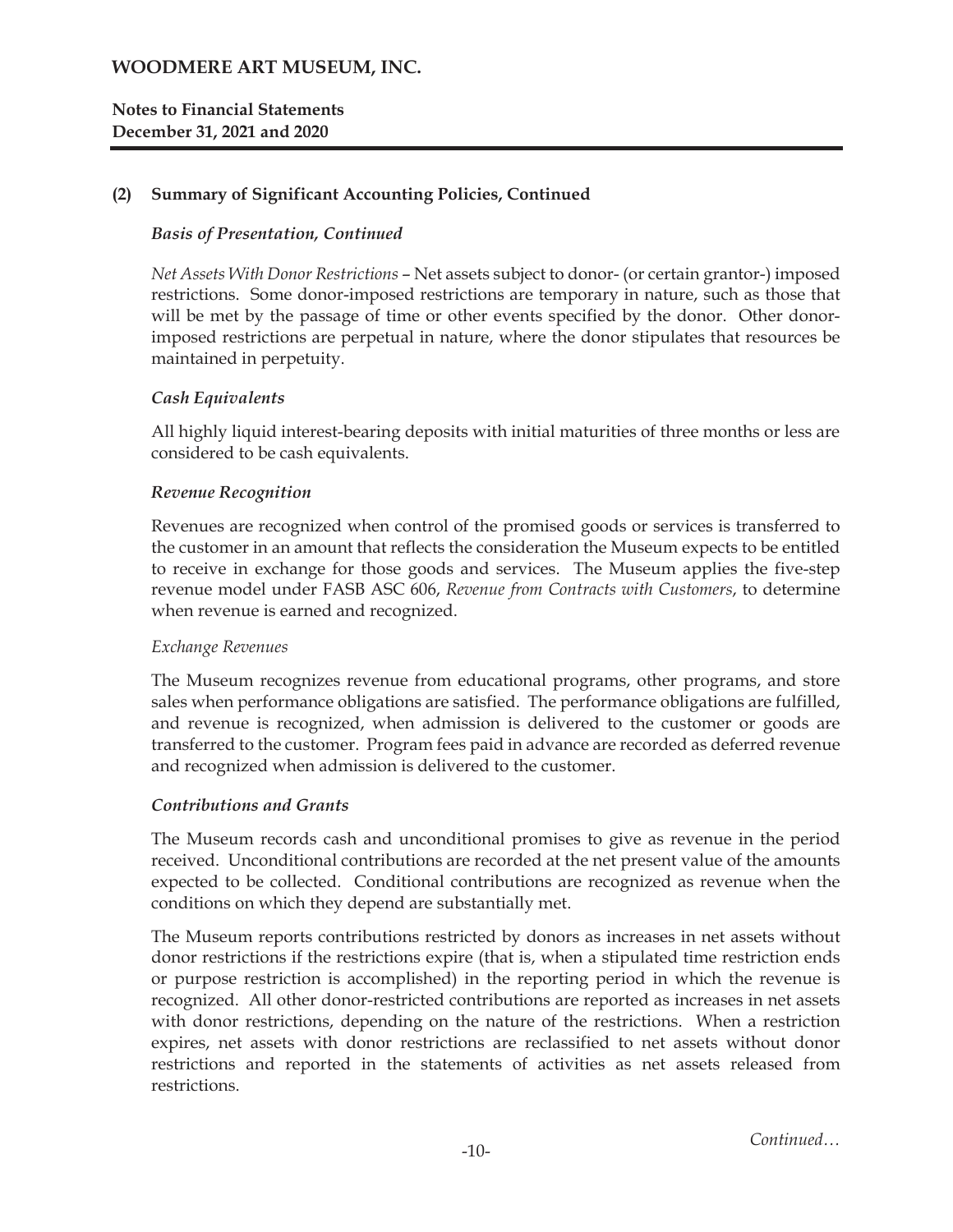## **(2) Summary of Significant Accounting Policies, Continued**

#### *Donated Services*

Many individuals volunteer their time and perform a variety of tasks that assist the Museum with specific programs and various committee assignments. Donated services are not recognized in the financial statements unless the services create or enhance a non-financial asset or require specialized skills and would typically need to be purchased if not donated. For services that meet this criteria, the Museum records revenue and corresponding expense for these donated services based on market rates for equivalent services. The Museum recorded donated services totaling \$27,930 and \$1,504 for the years ended December 31, 2021 and 2020, respectively.

## *Land, Building and Equipment*

The Museum records land, building and equipment additions over \$2,000 at cost. Donated property and equipment are recorded at their fair value at the date of receipt. Costs for maintenance and repairs are charged to expense. Depreciation of property and equipment is provided on a straight-line basis over each asset's estimated useful life, ranging from 3 to 40 years.

#### *Investments*

Investments in mutual funds and Exchange Traded Funds (ETFs) with readily determinable fair values are stated at fair value in the statements of financial position. Certificates of deposit are valued at amortized cost, which approximates fair value. Net investment return is reported in the statements of activities and consists of interest and dividend income, realized and unrealized capital gains and losses, less direct internal investment expenses. Specifically identified cost is used to determine the gain or loss for investments sold.

The Board of Trustees is allowed to appropriate so much of the net appreciation of the endowment funds as is prudent considering the Museum's long and short-term needs, present and anticipated financial requirements, expected total return on its investments, price level trends, and general economic conditions.

#### *Collections*

The Museum's collections are made up of works of art, artifacts of historical significance, and art objects that are held for educational and curatorial purposes. Each of the items is cataloged, preserved, and cared for, and activities verifying their existence and assessing their condition are performed continuously.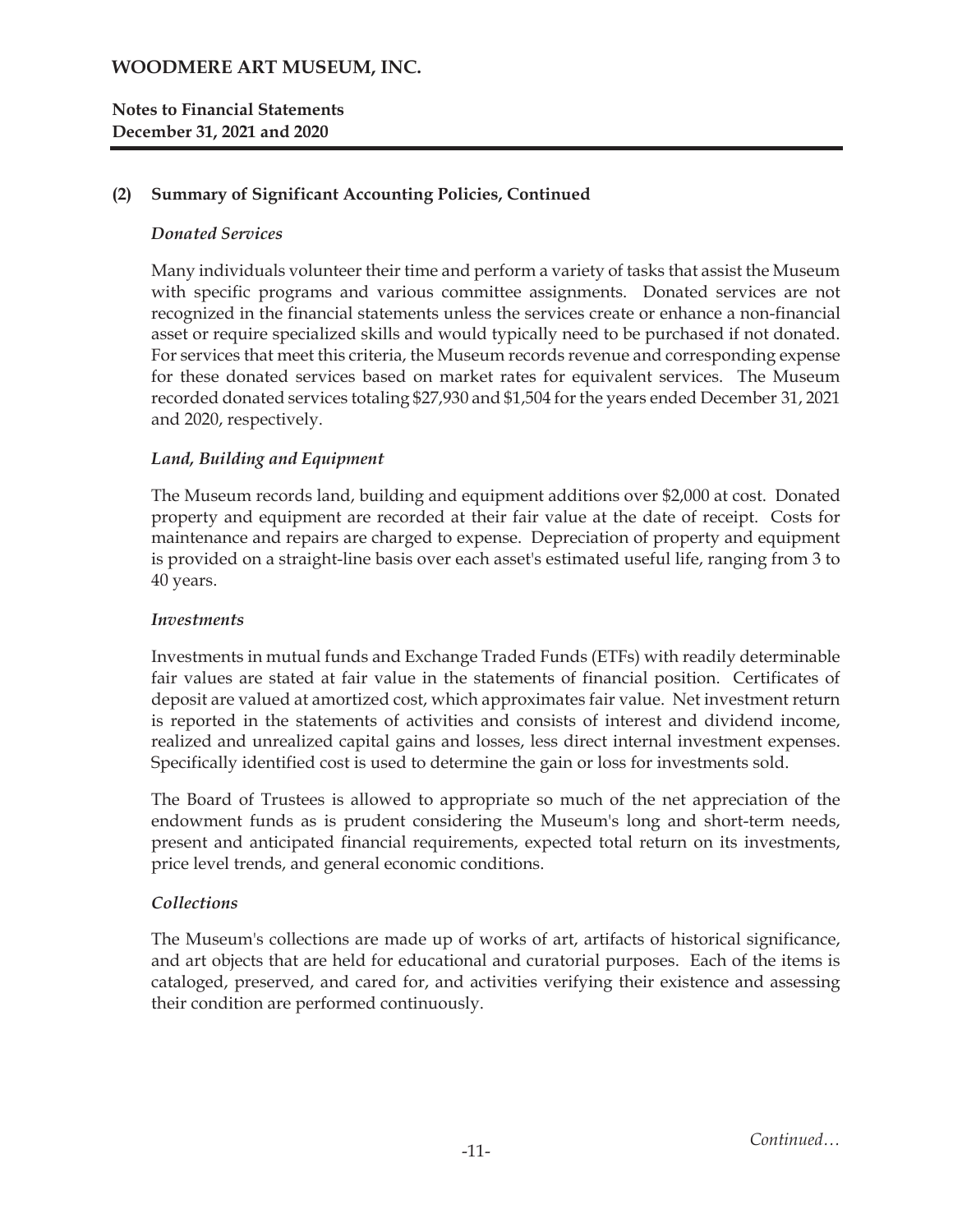## **(2) Summary of Significant Accounting Policies, Continued**

#### *Collections, Continued*

In conformity with the practice adopted by many museums and in accordance with the provisions of FASB ASC 958-605, the Museum does not capitalize donated works of art and collections or recognize them as revenues or gains. FASB ASC 958-605 provides that such donations need not be recognized if they are added to collections that are held for public exhibition, education, or protected unencumbered, cared for, and preserved. The Museum has a policy that requires the proceeds from sales of collection items to be used to acquire other items for its collection and/or the direct care and preservation of the Museum's existing collections. Direct care includes investing in the existing collection to enhance the life, usefulness, or quality, and thereby ensuring the collection will continue to benefit the public. The cost of all objects purchased is reported as a separate program expense. All such items on hand are currently insured for approximately \$20,000,000.

#### *Functional Allocation of Expenses*

The financial statements report certain categories of expenses that are attributed to more than one program or supporting function. Therefore, expenses require allocation on a reasonable basis that is consistently applied. Personnel and certain organizational costs are allocated based on time and effort. Facility costs are allocated based on square footage.

#### *Use of Estimates*

The preparation of financial statements in accordance with accounting principles generally accepted in the United States of America requires management to make estimates and assumptions that affect the reported amounts of assets and liabilities and disclosure of contingent assets and liabilities at the date of the financial statements and the reported amounts of revenues and expenses during the reporting period. Accordingly, actual results could differ from those estimates.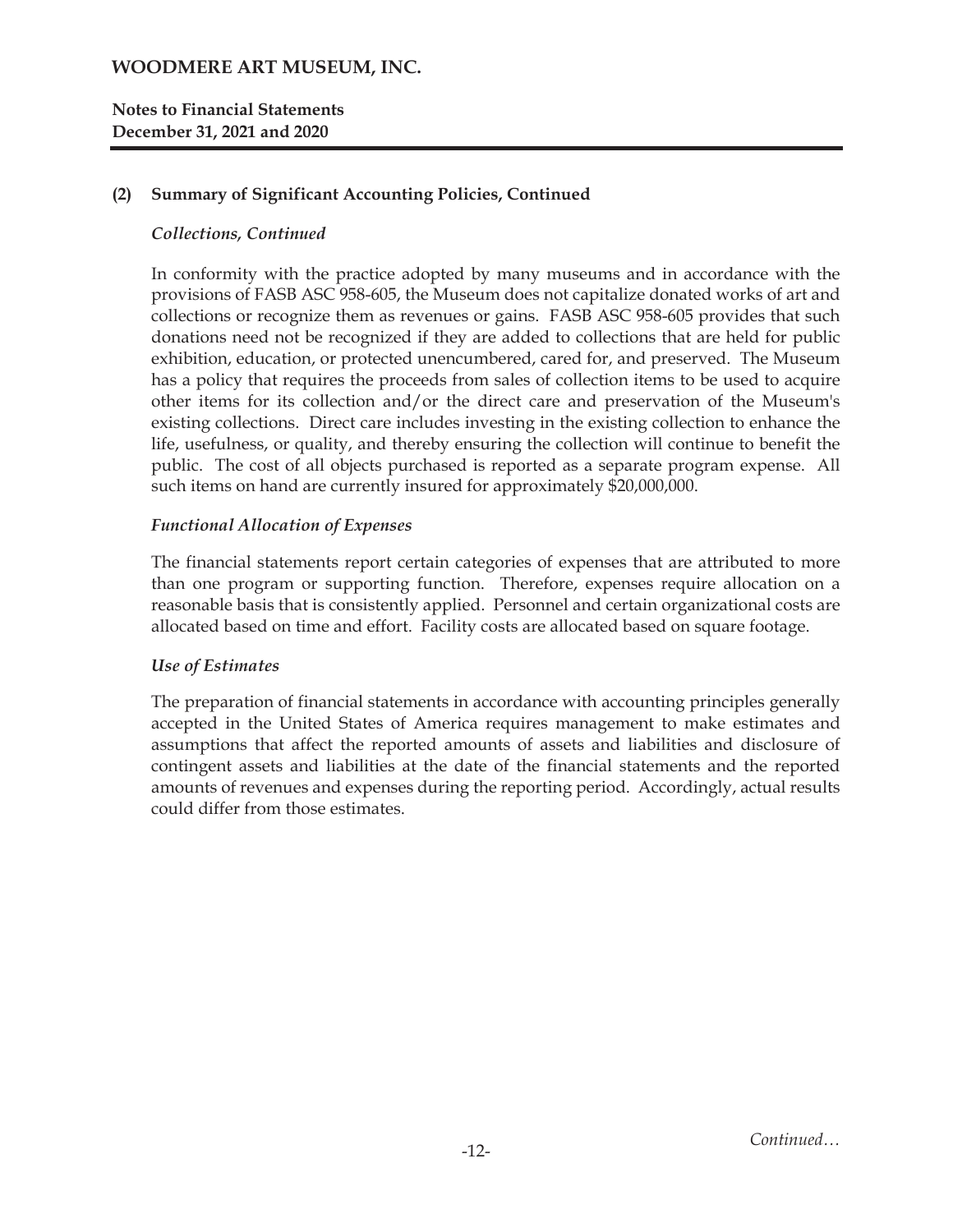#### **(2) Summary of Significant Accounting Policies, Continued**

#### *Fair Value Measurements*

FASB ASC 820, *Fair Value Measurements and Disclosures,* establishes a framework for measuring fair value in generally accepted accounting principles, and expands disclosure about fair value measurements. FASB ASC 820 requires that assets and liabilities carried at fair value be classified and disclosed in one of the following three categories:

- Level 1: Quoted market prices in active markets for identical assets or liabilities.
- Level 2: Observable market-based inputs or unobservable inputs that are corroborated by market data.
- Level 3: Unobservable inputs that are not corroborated by market data.

The asset or liability's fair value measurement level within the fair value hierarchy is based on the lowest level of any input that is significant to the fair value measurement. Valuation techniques used need to maximize the use of observable inputs and minimize the use of unobservable inputs.

The methods described may produce fair value calculations that may not be indicative of net realizable value or reflective of future fair values. Furthermore, while the Museum believes its valuation methods are appropriate and consistent with other market participants, the use of different methodologies or assumptions to determine the fair value of certain financial instruments could result in a different fair value measurement at the reporting date. There have been no changes in the methodologies used at December 31, 2021 and 2020.

#### *Concentrations of Credit Risk*

Financial instruments which potentially subject the Museum to concentrations of credit risk consist principally of cash and investments. The Museum's cash is secured by the Federal Deposit Insurance Corporation (FDIC) up to \$250,000 per institution. From time to time, the Museum maintains cash balances in excess of insured limits. However, management does not believe it is exposed to any significant credit risk on cash.

The Museum invests in various investment securities that are exposed to various risks such as interest rate, market, and credit risks. Due to the level of risk associated with certain investment securities, it is at least reasonably possible that changes in the values of investment securities will occur in the near term and that such changes could materially affect account balances and the amounts reported in the statements of financial position. The Board of Trustees has implemented an investment policy intended to mitigate the investment risk. The policy sets forth the range of asset allocation to consist of 57-77% of equity investments, 10-30% of fixed income securities, 0-20% of cash, and 0-18% of alternative investments.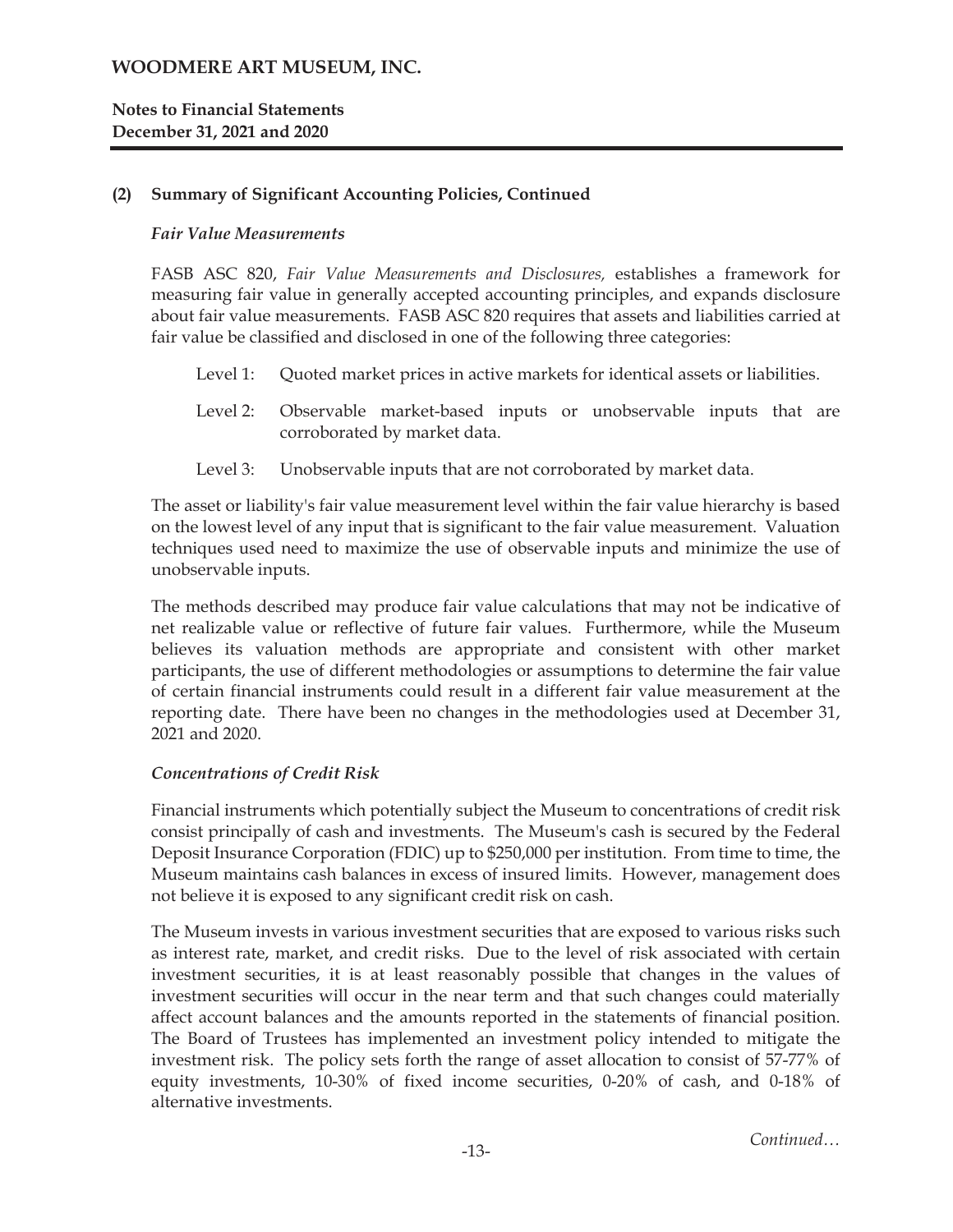#### **(2) Summary of Significant Accounting Policies, Continued**

#### *Income Tax Status*

The Museum is exempt from federal and state income taxes under Section  $501(c)(3)$  of the Internal Revenue Code (IRC) as described in Section 509(a)(2) of the IRC and similar state statutes; therefore, no provision for income taxes is included in the accompanying financial statements.

The Museum files Federal Form 990, Return of Organization Exempt from Income Tax, on an annual basis and is no longer subject to U.S. federal or state income tax examinations by tax authorities for years before 2017. Based on the Museum's assessment of many factors, including past experience, the Museum does not currently anticipate significant changes in its tax positions over the next 12 months.

#### *Subsequent Events*

The Museum has performed an evaluation of subsequent events through June 7, 2022, which is the date the financial statements were available to be issued.

On April 13, 2022, the Maguire Foundation pledged \$10,000,000 to the Museum in memory of Francis M. Maguire. The funds are to be used for renovating the recently acquired property at 9001 Germantown Avenue, Philadelphia, PA. In recognition of the gift, the Museum will name the property the "Francis M. Maguire Hall for Art and Education at Woodmere Art Museum".

## **(3) Liquidity and Availability**

For purposes of identifying assets available to meet expenditures over the next 12-month period, the Museum considers anticipated expenditures budgeted to meet the operational and programmatic goals for the forthcoming year.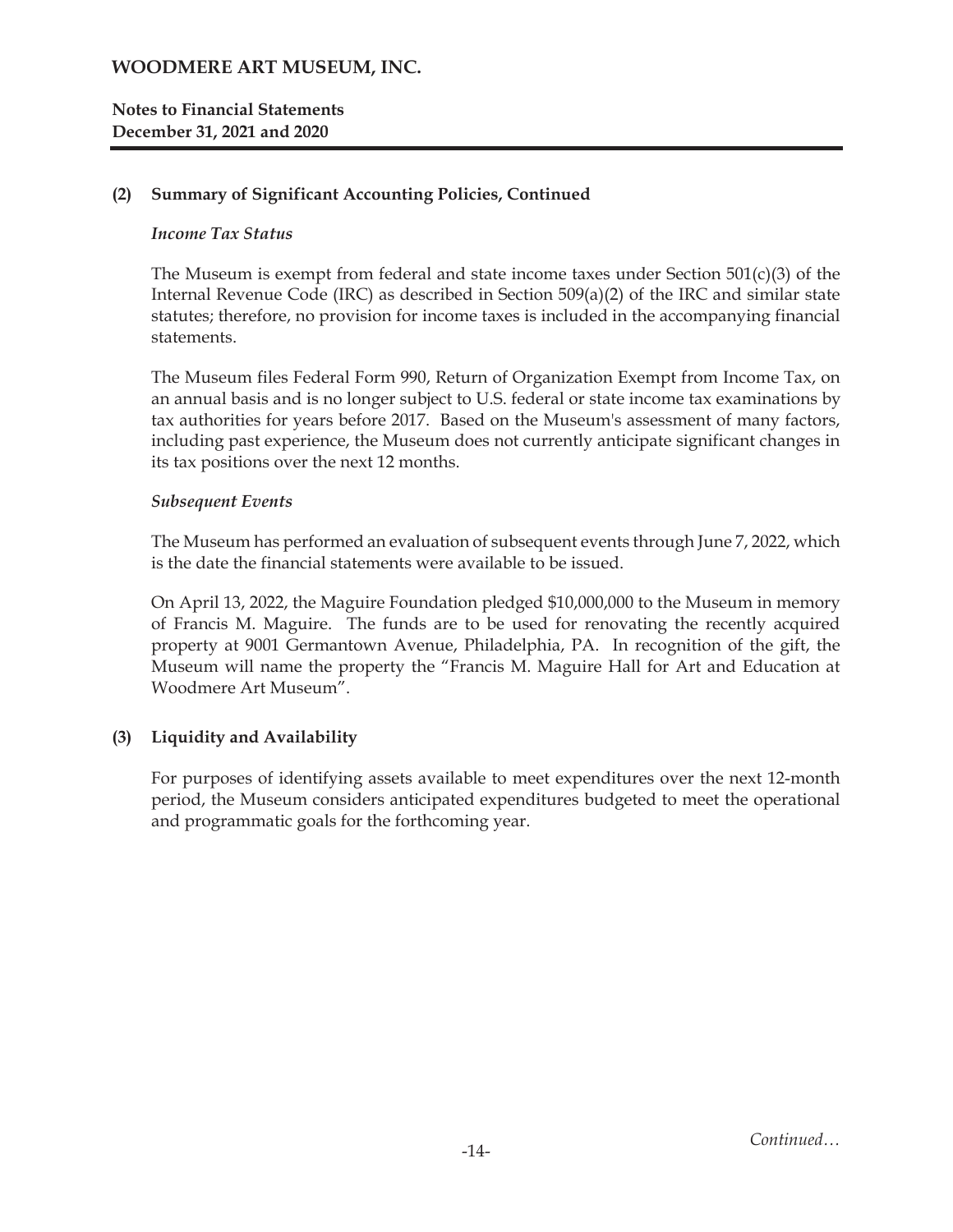#### **(3) Liquidity and Availability, Continued**

Financial assets available for general expenditure, that is, without donor restriction or other restrictions limiting their use, within one year of the statement of financial position date comprise the following at December 31:

|                                                                          | 2021        | 2020            |
|--------------------------------------------------------------------------|-------------|-----------------|
| Cash and cash equivalents                                                | \$1,226,965 | 508,512<br>\$   |
| Contributions receivable                                                 | 424,578     | 270,934         |
| Other receivables                                                        | 71.474      | 16,897          |
| Budgeted distributions from beneficial interest in assets held by others | 111,036     | 115,015         |
| Budgeted endowment spending-rate distributions and appropriations        | 423.891     | 384,473         |
| Less those unavailable for general expenditures within one year:         |             |                 |
| Due to donor-imposed purpose restrictions                                | (174,997)   | (159, 626)      |
|                                                                          | \$2.082.947 | 1,136,205<br>S. |

The Museum receives contributions with donor restrictions to be used in accordance with the associated purpose restrictions. It also receives gifts to establish endowments that will exist in perpetuity; the income generated from such endowments is used to fund programs. In addition to financial assets available to meet general expenditures over the next 12 months, the Museum operates with a balanced budget and anticipates collecting sufficient revenue to cover budgeted expenditures.

As part of the Museum's liquidity management plan, the Museum invests cash in excess of daily requirements in short-term investments, CDs, and money market funds. Occasionally, the Board designates a portion of any operating surplus for capital improvements and other future projects, which was \$2,300,905 and \$2,214,787 at December 31, 2021 and 2020, respectively. This fund can be drawn upon in the event of financial distress or an immediate liquidity need resulting from events outside of the typical life cycle of converting financial assets to cash or settling financial liabilities. In the event of an unanticipated liquidity need, the Museum could also draw upon the \$400,000 available line of credit (as further discussed in Note 8).

#### **(4) Contributions Receivable, Net**

Contributions receivable were as follows as of December 31:

|                                      | 2021                    | 2020      |
|--------------------------------------|-------------------------|-----------|
| Less than one year                   | \$2,083,483             | \$270,934 |
| More than one year                   | 2,169,054               | 252,072   |
| Total                                | 4,252,537               | 523,006   |
| Less: discounts to net present value | 38,824                  | -         |
| Contributions receivable, net        | $$4,213,713$ $$523,006$ |           |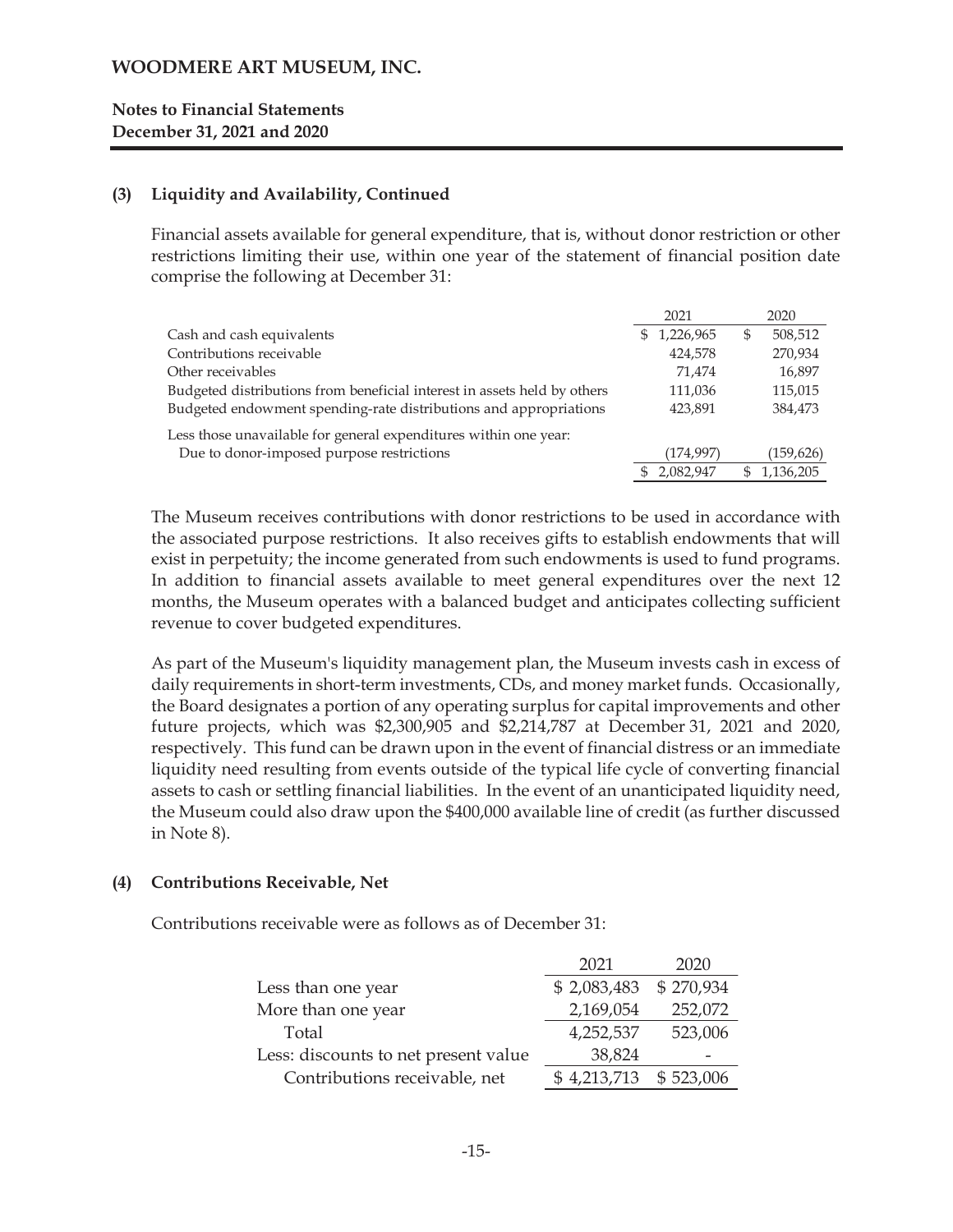#### **(5) Land, Building, and Equipment, Net**

Land, building, and equipment, net, consisted of the following as of December 31:

|                                  | 2021        | 2020          |
|----------------------------------|-------------|---------------|
| Land, building, and improvements | \$7,650,138 | \$5,310,088   |
| Parking lot / Stormwater         | 1,686,577   | 1,686,577     |
| Furniture and fixtures           | 72,380      | 72,380        |
| Equipment                        | 140,110     | 143,823       |
| Vehicle                          | 18,944      | 18,944        |
| Construction-in-progress         | 337,438     | 146,373       |
|                                  | 9,905,587   | 7,378,185     |
| Accumulated depreciation         | (3,390,329) | (3, 172, 945) |
|                                  | \$6,515,258 | \$4,205,240   |

On October 28, 2021, the Museum acquired real estate at 9001 Germantown Avenue, in Philadelphia, Pennsylvania, for a total purchase price of \$2,256,865.

#### **(6) Fair Value Measurements**

The following is a summary of assets measured at fair value on a recurring basis and the valuation inputs used to value them at December 31:

|                            |     | Assets at Fair Value as of December 31, 2021 |    |             |    |           |    |             |  |
|----------------------------|-----|----------------------------------------------|----|-------------|----|-----------|----|-------------|--|
|                            |     | Total                                        |    | Level 1     |    | Level 2   |    | Level 3     |  |
| Cash, at cost              | \$  | 2,441,985                                    | \$ |             | \$ |           | \$ |             |  |
| Certificates of deposit    |     | 878,546                                      |    |             |    | 878,546   |    |             |  |
| Mutual funds:              |     |                                              |    |             |    |           |    |             |  |
| Fixed income               |     | 1,932,594                                    |    | 1,932,594   |    |           |    |             |  |
| Equity:                    |     |                                              |    |             |    |           |    |             |  |
| Domestic                   |     | 5,501,652                                    |    | 5,501,652   |    |           |    |             |  |
| International              |     | 1,504,967                                    |    | 1,504,967   |    |           |    |             |  |
| Commodities ETFs           |     | 375,361                                      |    | 375,361     |    |           |    |             |  |
| Real estate ETFs           |     | 474,789                                      |    | 474,789     |    |           |    |             |  |
| Perpetual trust            |     | 3,452,975                                    |    |             |    |           |    | 3,452,975   |  |
| Total assets at fair value | \$. | 16,562,869                                   |    | \$9,789,363 |    | \$878,546 |    | \$3,452,975 |  |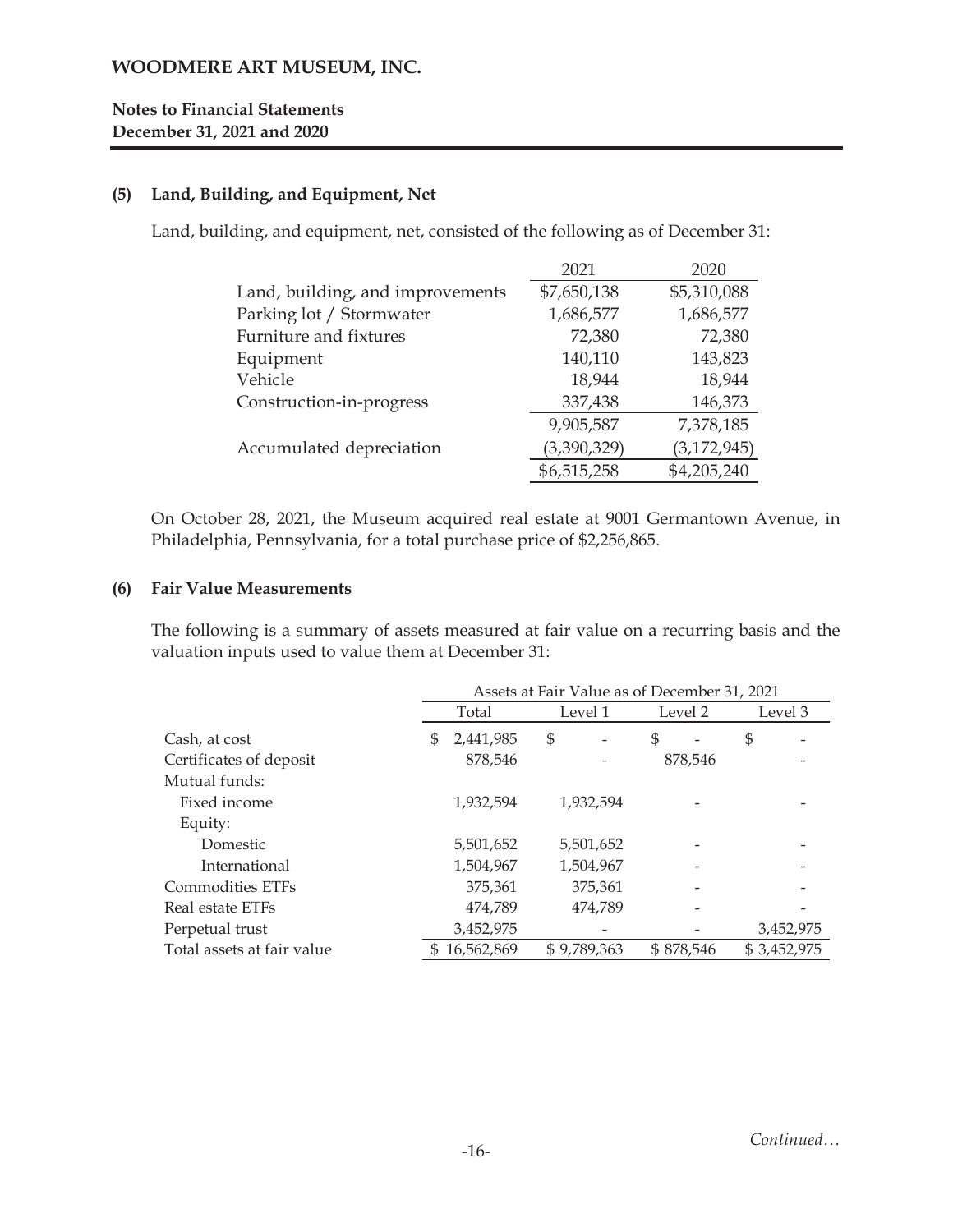|                            | Assets at Fair Value as of December 31, 2020 |             |           |             |  |
|----------------------------|----------------------------------------------|-------------|-----------|-------------|--|
|                            | Total                                        | Level 1     | Level 2   | Level 3     |  |
| Cash, at cost              | 522,583<br>\$                                | \$          | \$        | \$          |  |
| Certificates of deposit    | 935,651                                      |             | 935,651   |             |  |
| Mutual funds:              |                                              |             |           |             |  |
| Fixed income               | 1,759,271                                    | 1,759,271   |           |             |  |
| Equity:                    |                                              |             |           |             |  |
| Domestic                   | 3.948.927                                    | 3,948,927   |           |             |  |
| International              | 1,337,273                                    | 1,337,273   |           |             |  |
| <b>Commodities ETFs</b>    | 228,482                                      | 228,482     |           |             |  |
| Real estate ETFs           | 390,598                                      | 390,598     |           |             |  |
| Perpetual trust            | 3,217,737                                    |             |           | 3,217,737   |  |
| Total assets at fair value | \$12,340,522                                 | \$7,664,551 | \$935,651 | \$3,217,737 |  |

#### **(6) Fair Value Measurements, Continued**

The Museum's investments in commodities ETFs and real estate ETFs are valued at the closing price reported on the active market in which the investments are traded.

The Museum's mutual funds are valued at the daily closing price as reported by the fund. Mutual funds held by the Museum are open-ended mutual funds that are registered with the Securities and Exchange Commission. These funds are required to publish their daily net asset value and to transact at that price. The mutual funds held by the Museum are deemed to be actively traded.

The Museum invests in certificates of deposit (CDs), which are valued at amortized cost, which approximates fair value, and are classified within Level 2.

The fair value of the beneficial interest in perpetual trust is based on the fair value of the assets held by the trust.

#### **(7) Beneficial Interest in Perpetual Trust**

The Museum is the beneficiary under a perpetual trust administered by Wells Fargo Bank. The bank is to invest and manage the trust's assets in perpetuity. The Museum is the sole beneficiary of the perpetual trust, and each year receives a bank approved percentage (currently 4.0%) of the total trust assets held in perpetuity. The Museum has recorded the beneficial interest in the perpetual trust at fair value as a net asset with donor restrictions. Fair value is determined based on the underlying assets of the trust. Changes in the fair value of the assets and related investment income are recognized as change in fair value of perpetual trust in the accompanying statements of activities.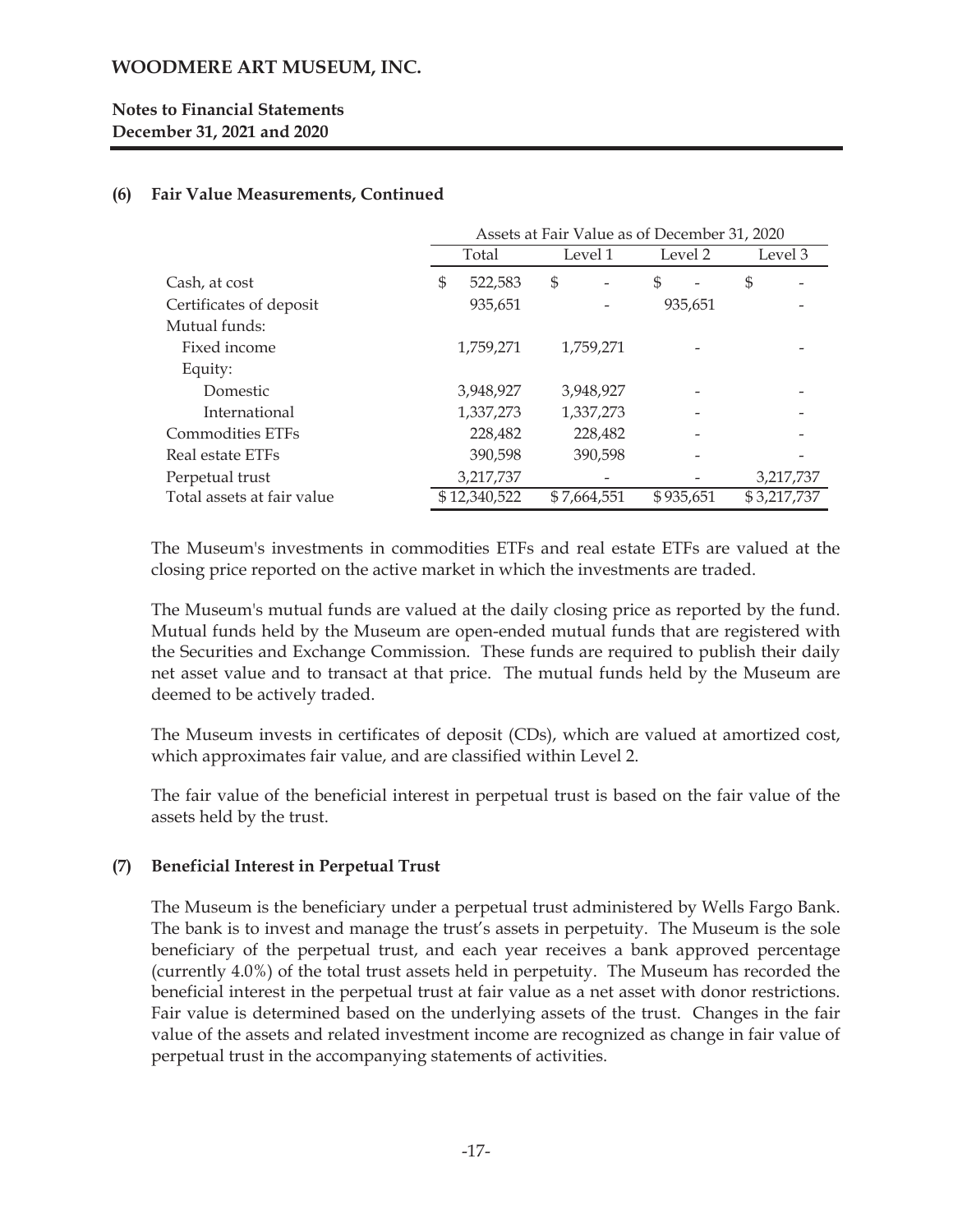#### **(8) Line of Credit**

The Museum has a \$400,000 bank line of credit. Interest on outstanding borrowings is payable monthly at an annual rate of 3.25%. Borrowings are collateralized by a deposit account at the bank for \$400,000. The outstanding borrowings under the line of credit were \$179,550 and \$204,750 at December 31, 2021 and 2020, respectively. The line of credit expires on August 31, 2022.

## **(9) Long-Term Debt and Interest Rate Swap Agreement**

#### *Note Payable*

The Museum has a \$730,000 note payable, with a balance of \$431,355 and \$461,604 at December 31, 2021 and 2020, respectively, due in equal monthly principal installments of \$2,522 plus interest, with a balloon payment due on March 16, 2023. Interest on the note is at a fixed rate of 2.45%. The note is collateralized by a deposit account at the bank that approximates the outstanding balance. Management expects to apply future funding from the Museum's capital campaign to repay the principal balance.

#### *Revolving Credit Line and Interest Rate Swap Agreement*

In September 2021, the Museum entered into a revolving credit line agreement for \$2,200,000. Before entering into an interest rate swap agreement, the credit line was payable in monthly installments of interest at the one-month LIBOR and was due on demand. The credit line is secured by a portion of the Museum's brokerage account held at Glenmede Trust Company, as defined by the credit line agreement. At December 31, 2021, the balance of the revolving credit line was \$2,173,810.

In November 2021, the Museum entered into an interest rate swap agreement to manage its interest rate risk on the revolving credit line. Under the terms of the swap agreement, the Museum pays monthly installments of principal in the amount of \$26,190 plus interest at a fixed rate of 2.82%, and both the credit line and the swap agreement mature in November 2028. The floating rate option for each calculation period under the interest rate swap agreement is the one-month USD-LIBOR-BBA with a spread of 1.40%. The effective interest rate at December 31, 2021 was 2.90%. The outstanding notional principal balance of the swap agreement was \$2,173,810 at December 31, 2021. The fair value of the Museum's interest rate swap agreement at December 31, 2021 was \$(22,267) and is classified within Level 2 under FASB ASC 820.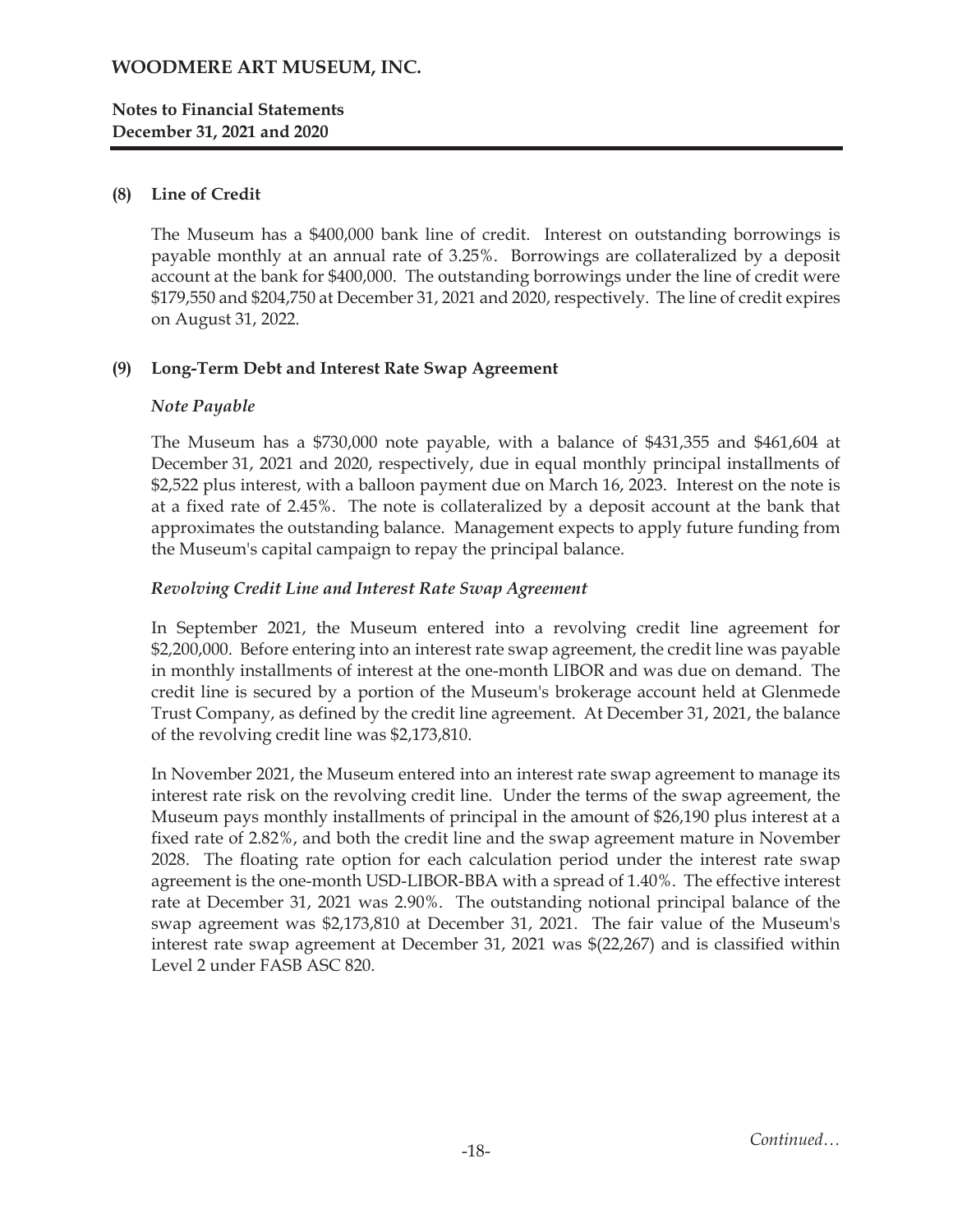**Notes to Financial Statements December 31, 2021 and 2020** 

#### **(9) Long-Term Debt and Interest Rate Swap Agreement, Continued**

By using a derivative instrument, the Museum is exposed to credit risk. If the counterparty fails to perform, credit risk is equal to the extent of the fair value gain in a derivative. When fair value of a derivative contract is positive, this generally indicates that the counterparty owes the Museum, and therefore, creates a repayment risk for the Museum. When the fair value of a derivative is negative, the Museum owes the counterparty, and therefore, it has a repayment risk. The Museum minimizes credit risk in derivative instruments by entering into transactions with highly-rated counterparties.

Long-term debt was as follows at December 31:

| Note payable             | 431,335     |
|--------------------------|-------------|
| Revolving credit line    | 2,173,810   |
|                          | 2,605,145   |
| Less: Current maturities | 344.544     |
|                          | \$2,260,601 |
|                          |             |

Aggregate future maturities of long-term debt are as follows:

| Amount        |
|---------------|
| \$<br>344,544 |
| 715,351       |
| 314,280       |
| 314,280       |
| 314,280       |
| 602,410       |
| 2,605,145     |
|               |

#### **(10) Board Designated Assets**

Board designated net assets are designated for the following purposes at December 31:

|                                             | 2021        | 2020        |
|---------------------------------------------|-------------|-------------|
| Acquisition of art for permanent collection | 152.407     | 223,136     |
| Building improvements and operations        | 3,553,883   | 3,367,930   |
|                                             | \$3,706,290 | \$3,591,066 |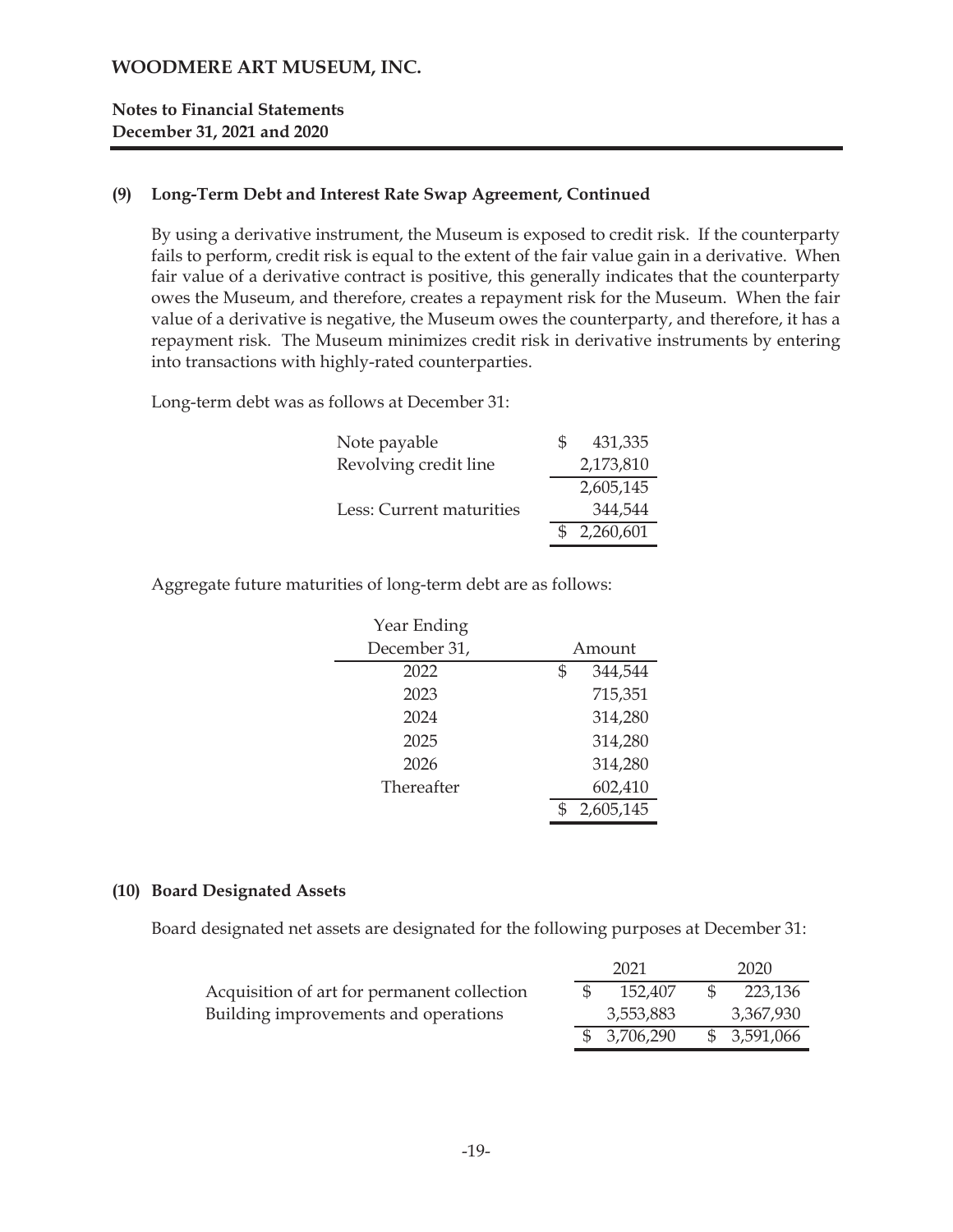## **Notes to Financial Statements December 31, 2021 and 2020**

## **(11) Net Assets with Donor Restrictions**

Net assets with donor restrictions are restricted for the following purposes or periods at December 31:

|                                                                                              | 2021         | 2020            |
|----------------------------------------------------------------------------------------------|--------------|-----------------|
| Subject to expenditure for specified purposes:                                               |              |                 |
| Art acquisitions                                                                             | \$<br>16,157 | \$<br>16,784    |
| Juried prizes                                                                                | 24,837       | 19,120          |
| Art scholarships                                                                             | 9,737        | 6,702           |
| Education                                                                                    | 62,976       | 36,859          |
| Exhibits                                                                                     | 93,880       | 152,084         |
| Strategic advancement                                                                        | 525,942      | 601,966         |
| Francis M. Maguire Hall for Art and Education at Woodmere Art Museum                         | 4,316,265    |                 |
| Capital improvements                                                                         | 100,000      |                 |
| Outdoor Experience                                                                           | 751,791      | 307,462         |
| Film series                                                                                  | 9,217        | 8,081           |
|                                                                                              | 5,910,802    | 1,149,058       |
| Subject to the passage of time:                                                              |              |                 |
| Subsequent year operations                                                                   | 200,000      |                 |
| Endowments:                                                                                  |              |                 |
| Subject to Museum's endowment spending policy<br>and appropriation:                          |              |                 |
| Various department salaries                                                                  | 3,889,923    | 3,583,663       |
| Scholarships                                                                                 | 79,405       | 75,001          |
| Juried prizes                                                                                | 60,605       | 60,605          |
| Exhibition                                                                                   | 512,897      |                 |
| Archives                                                                                     | 282,167      | 259,743         |
| Art conservation                                                                             | 160,613      | 147,746         |
| Education                                                                                    | 305,842      | 281,129         |
| Other programs                                                                               | 137,918      | 131,900         |
|                                                                                              | 5,429,370    | 4,539,787       |
|                                                                                              |              |                 |
| Not subject to spending policy or appropriation:<br>Beneficial interest in a perpetual trust | 3,452,975    | 3,217,737       |
|                                                                                              |              |                 |
| Total net assets with donor restrictions                                                     | \$14,993,147 | \$<br>8,906,582 |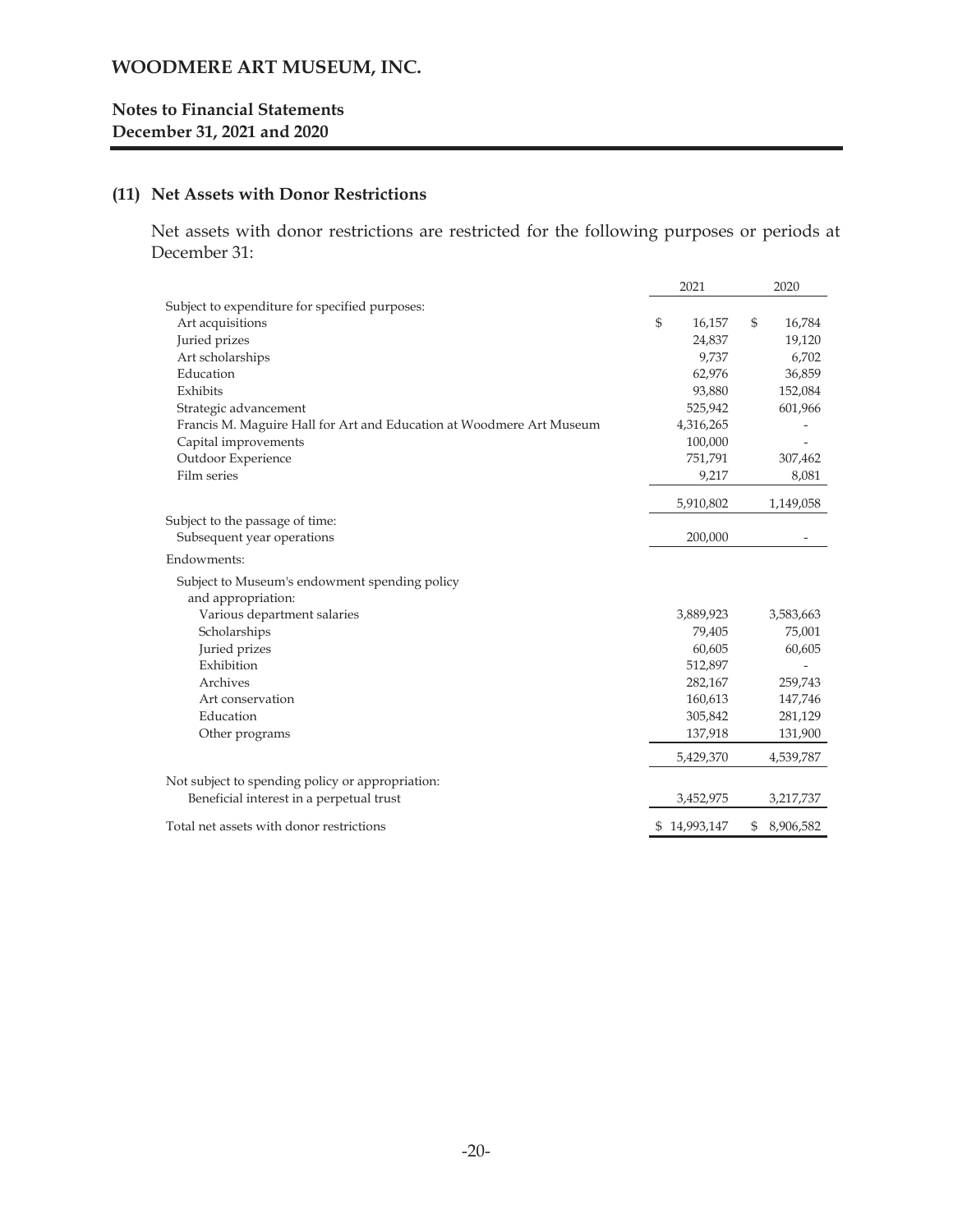**Notes to Financial Statements December 31, 2021 and 2020** 

#### **(12) Endowment**

The Museum accounts for its endowment established by donors and its board designated funds in accordance with FASB Staff Position 117-1, *Endowments of Not-for-Profit Organizations: Net Asset Classification of Funds Subject to an Enacted Version of the Uniform Prudent Management of Institutional Funds Act (UPMIFA) and Enhanced Disclosures for All Endowment Funds* now incorporated in FASB ASC 958-205. The Commonwealth of Pennsylvania has not yet adopted the provisions of the UPMIFA, but the Museum is required by FASB ASC 958-205 to disclose certain matters associated with its endowment funds. Endowment funds subject to FASB ASC 958-205 include all net assets with donor restrictions held in perpetuity, with the exception of the beneficial interest in perpetual trust; the income generated by those endowment funds held in perpetuity, subject to donor restrictions; and board designated net assets. Management of the Museum does not consider any other fund to be subject to FASB ASC 958-205.

The Museum used a 5.0% spending rate in 2021 and 2020, to determine the amount of donorrestricted endowment earnings to be allocated to operations, from internally managed endowments. The spending rate, which is subject to review by the Museum's Board of Directors, is applied to a moving average of annual donor-restricted endowment levels over the period of three years. In addition, all distributions from outside trusts are credited to operations. During the year ended December 31, 2021, the Museum suspended certain operating draws in order to preserve the endowment.

The use of income from certain donor restricted endowment funds is subject to donorimposed restrictions. Dividends, interest, and net realized gains on these assets, net of withdrawn funds for unrestricted purposes, are recorded as increases in net assets without donor restrictions.

|                                    |             | 2021                |             |
|------------------------------------|-------------|---------------------|-------------|
|                                    | Board       | With Donor          |             |
|                                    | Designated  | <b>Restrictions</b> | Totals      |
| Beginning of year                  | \$3,591,066 | \$4,605,586         | \$8,196,652 |
| Contributions                      | 6,200       | 500,750             | 506,950     |
| Investment income, net             | 352,874     | 679,225             | 1,032,099   |
| Appropriations for expenditure     | (52,260)    |                     | (52,260)    |
| Appropriations for building        |             |                     |             |
| improvements                       | (86,999)    |                     | (86,999)    |
| Appropriations for art acquisition |             |                     |             |
| and conservation                   | (104, 591)  | (211, 857)          | (316,448)   |
| End of year                        | \$3,706,290 | \$5,573,704         | \$9,279,994 |

The following tables summarize the changes in endowment net assets for the years ended December 31: